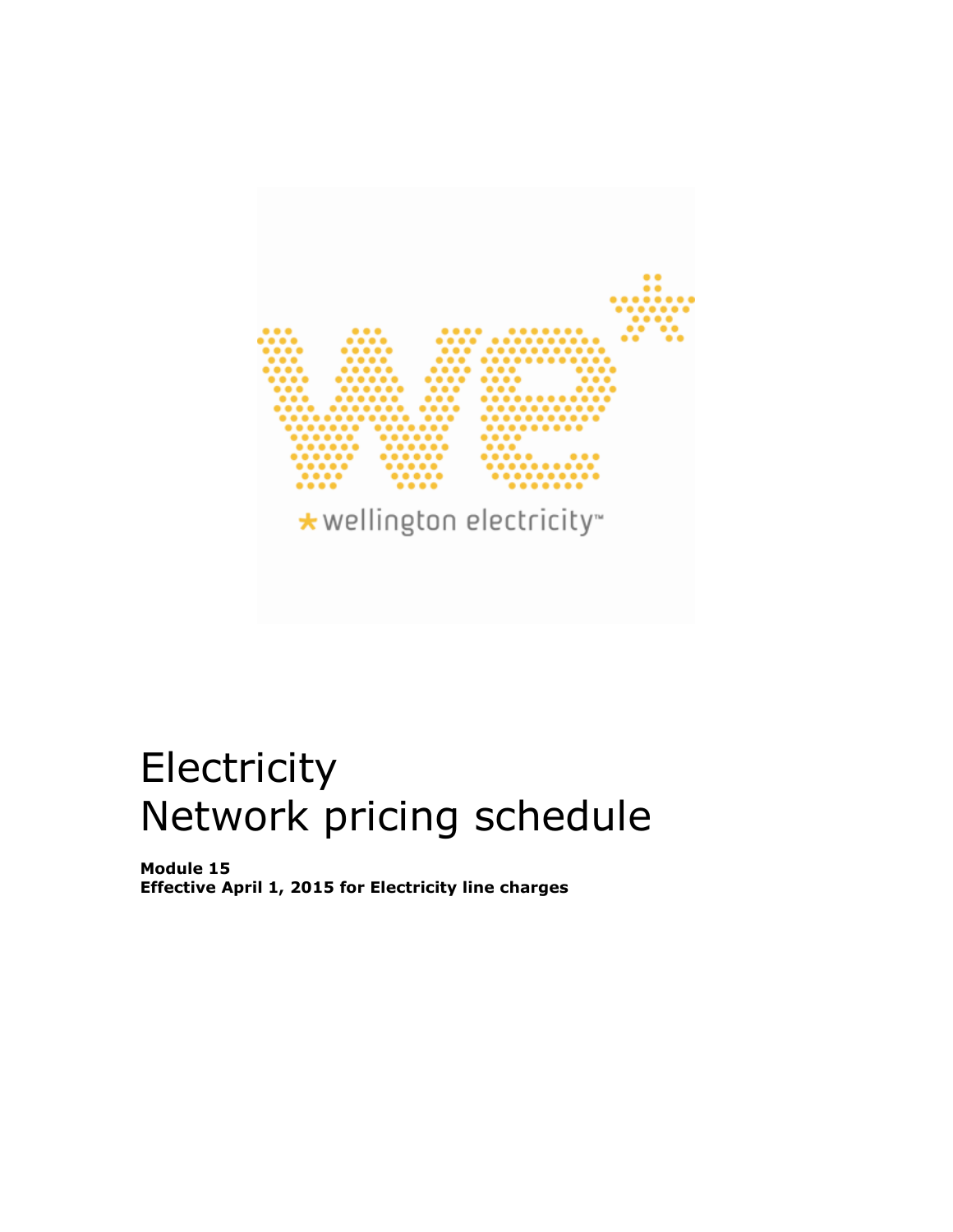

## **Contents**

| Section 1:   |                                                                             |  |
|--------------|-----------------------------------------------------------------------------|--|
| 1.1          |                                                                             |  |
| Section 2:   |                                                                             |  |
| 2.1          |                                                                             |  |
| 2.1.1        |                                                                             |  |
| 2.1.2        |                                                                             |  |
| 2.1.3        |                                                                             |  |
| 2.1.4        |                                                                             |  |
| 2.1.5        |                                                                             |  |
| 2.1.6        |                                                                             |  |
| 2.1.7        |                                                                             |  |
| 2.1.8        |                                                                             |  |
| 2.1.9        |                                                                             |  |
| 2.1.10       |                                                                             |  |
| 2.1.11       |                                                                             |  |
|              | 2.1.11.1                                                                    |  |
|              | 2.1.11.2                                                                    |  |
| 2.1.12       |                                                                             |  |
| 2.2          |                                                                             |  |
| 2.2.1        |                                                                             |  |
| 2.2.2        |                                                                             |  |
| 2.2.3        |                                                                             |  |
| $2.3 -$      |                                                                             |  |
| 2.3.1        |                                                                             |  |
| 2.3.2        |                                                                             |  |
| 2.3.3        |                                                                             |  |
| 2.3.4        |                                                                             |  |
| 2.4          | Commercial Electricity pricing - Low voltage and transformer connections 12 |  |
| 2.4.1        |                                                                             |  |
| 2.4.2        |                                                                             |  |
| 2.4.3<br>2.5 |                                                                             |  |
| 2.5.1        |                                                                             |  |
| 2.5.2        |                                                                             |  |
| 2.5.3        |                                                                             |  |
| 2.5.4        |                                                                             |  |
| 2.5.5        |                                                                             |  |
| 2.5.6        |                                                                             |  |
| 2.6          |                                                                             |  |
| 2.7          |                                                                             |  |
| 2.7.1        |                                                                             |  |
| 2.7.2        |                                                                             |  |
| 2.7.3        |                                                                             |  |
|              | 2.7.3.1                                                                     |  |
| 2.8          |                                                                             |  |
| 2.9          |                                                                             |  |
| 2.9.1        | Residential Service Areas - Wellington Network 19                           |  |
| 2.9.2        | Commercial Service Areas - Wellington Network 20                            |  |
| 2.9.3        |                                                                             |  |
|              |                                                                             |  |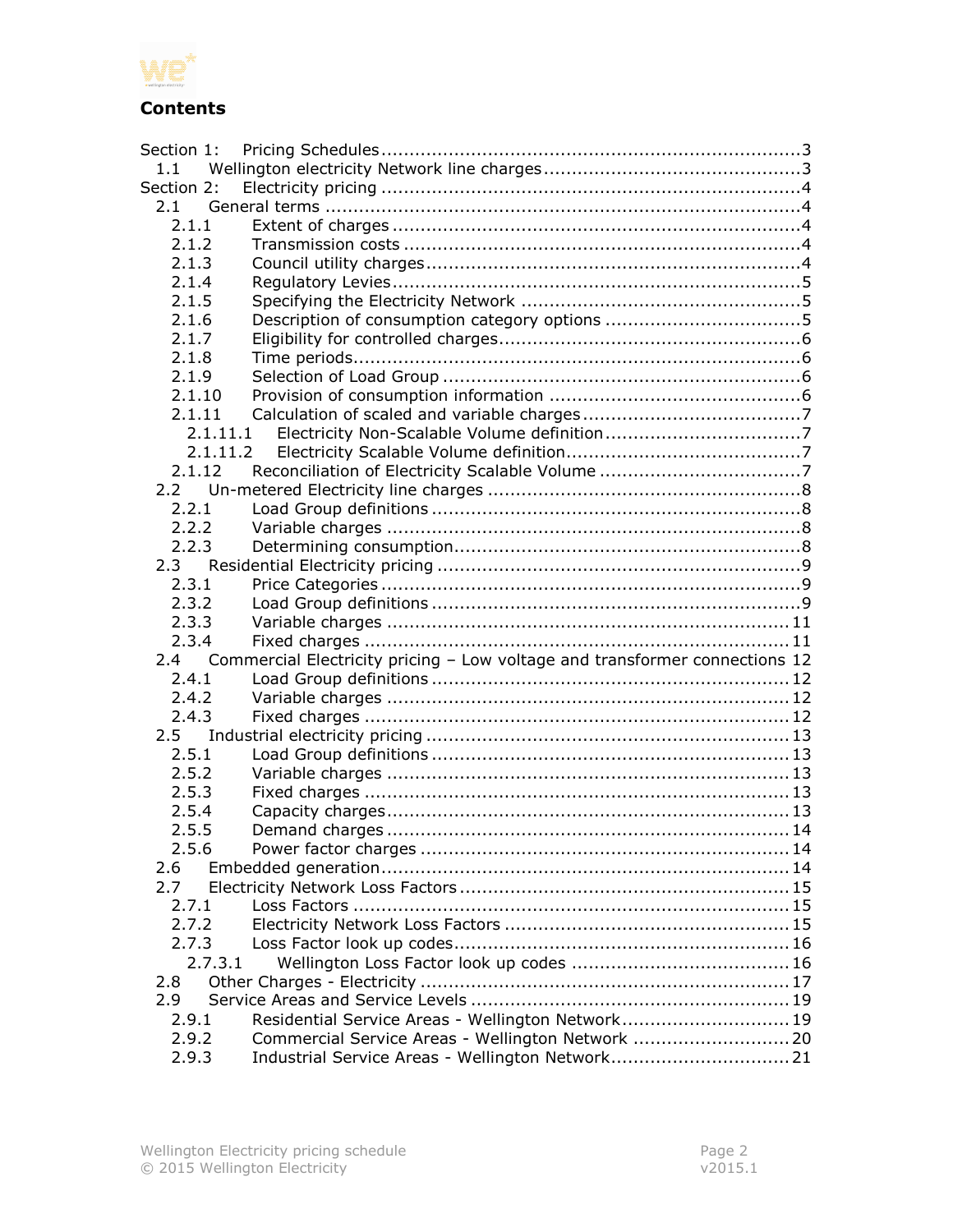

## <span id="page-2-1"></span><span id="page-2-0"></span>**Section 1: PRICING SCHEDULES**

## **1.1 WELLINGTON ELECTRICITY NETWORK LINE CHARGES**

**Un-metered**

| Region | Load Group | <b>Consumption Code</b> | Code      | <b>Description</b>                          | <b>Units</b> | Charge |
|--------|------------|-------------------------|-----------|---------------------------------------------|--------------|--------|
| lG     | G001       | FIXD                    | G001-FIXD | Non street lighting, <1kVA, fixed charge    | \$/dav       | 0.0411 |
| lG     | G001       | <b>24UC</b>             | G001-24UC | Non street lighting, <1kVA, variable charge | S/kWh        | 0.1379 |
| lG     | G002       | FIXD                    | G002-FIXD | Street lighting, <1kVA, fixed charge        | \$/dav       | 0.0411 |
| lG     | G002       | <b>24UC</b>             | G002-24UC | Street lighting, <1kVA, variable charge     | S/kWh        | 0.1379 |

**Residential**

| Region                  | Load Group       | <b>Consumption Code</b> | Code             | <b>Description</b>                                                              | <b>Units</b> | Charge |
|-------------------------|------------------|-------------------------|------------------|---------------------------------------------------------------------------------|--------------|--------|
| G                       | G100             | <b>FIXD</b>             | G100-FIXD        | Single meter without control (low user), fixed charge                           | \$/dav       | 0.1500 |
| G                       | G <sub>100</sub> | 24UC                    | G100-24UC        | Single meter without control (low user), uncontrolled charge                    | \$/kWh       | 0.1088 |
| $\overline{G}$          | G100             | <b>NITE</b>             | G100-NITE        | Single meter without control (low user), night charge                           | \$/kWh       | 0.0178 |
| G                       | G101             | <b>FIXD</b>             | G101-FIXD        | Dual meter with control (low user), fixed charge                                | \$/dav       | 0.1500 |
| G                       | G101             | <b>24UC</b>             | G101-24UC        | Dual meter with control (low user), uncontrolled charge                         | \$/kWh       | 0.1088 |
| G                       | G101             | CTRL                    | G101-CTRL        | Dual meter with control (low user), controlled charge                           | \$/kWh       | 0.0524 |
| G                       | G101             | <b>NITE</b>             | G101-NITE        | Dual meter with control (low user), night charge                                | \$/kWh       | 0.0178 |
| G                       | G102             | <b>FIXD</b>             | G102-FIXD        | Single meter with control (low user), fixed charge                              | \$/day       | 0.1500 |
| G                       | G102             | AICO                    | G102-AICO        | Single meter with control (low user), all inclusive charge                      | \$/kWh       | 0.0872 |
| G                       | G102             | <b>NITE</b>             | G102-NITE        | Single meter with control (low user), night charge                              | \$/kWh       | 0.0178 |
| G                       | G103             | <b>FIXD</b>             | G103-FIXD        | 3 phase residential (low user), fixed charge                                    | \$/dav       | 0.1500 |
| G                       | G103             | <b>24UC</b>             | G103-24UC        | 3 phase residential (low user), variable charge                                 | \$/kWh       | 0.1101 |
| G                       | G104             | <b>FIXD</b>             | G104-FIXD        | Single meter without control (standard user), fixed charge                      | \$/day       | 1.0000 |
| $\overline{G}$          | G104             | 24UC                    | G104-24UC        | Single meter without control (standard user), uncontrolled charge               | \$/kWh       | 0.0702 |
| G                       | G104             | <b>NITE</b>             | G104-NITE        | Single meter without control (standard user), night charge                      | \$/kWh       | 0.0167 |
| G                       | G105             | <b>FIXD</b>             | G105-FIXD        | Dual meter with control (standard user), fixed charge                           | \$/day       | 1.0000 |
| G                       | G105             | <b>24UC</b>             | G105-24UC        | Dual meter with control (standard user), uncontrolled charge                    | \$/kWh       | 0.0702 |
| G                       | G105             | CTRL                    | G105-CTRL        | Dual meter with control (standard user), controlled charge                      | \$/kWh       | 0.0216 |
| $\overline{\mathsf{G}}$ | G105             | <b>NITE</b>             | <b>G105-NITE</b> | Dual meter with control (standard user), night charge                           | \$/kWh       | 0.0167 |
| G                       | G106             | <b>FIXD</b>             | G106-FIXD        | Single meter with control (standard user), fixed charge                         | \$/day       | 1.0000 |
| G                       | G106             | <b>AICO</b>             | G106-AICO        | Single meter with control (standard user), all inclusive charge                 | \$/kWh       | 0.0486 |
| G                       | G106             | <b>NITE</b>             | G106-NITE        | Single meter with control (standard user), night charge                         | \$/kWh       | 0.0167 |
| G                       | G107             | <b>FIXD</b>             | G107-FIXD        | 3 phase residential (standard user), fixed charge                               | \$/day       | 1.0000 |
| G                       | G107             | 24UC                    | G107-24UC        | 3 phase residential (standard user), variable charge                            | \$/kWh       | 0.0725 |
| G                       | G108             | <b>FIXD</b>             | G108-FIXD        | Dual meter with control (low user), fixed charge (Electric Vehicle)             | \$/day       | 0.1500 |
| G                       | G108             | <b>24UC</b>             | G108-24UC        | Dual meter with control (low user), uncontrolled charge (Electric Vehicle)      | \$/kWh       | 0.1088 |
| G                       | G108             | CTRL                    | G108-CTRL        | Dual meter with control (low user), controlled charge (Electric Vehicle)        | \$/kWh       | 0.0524 |
| G                       | G108             | <b>NITE</b>             | G108-NITE        | Dual meter with control (low user), night charge (Electric Vehicle)             | \$/kWh       | 0.0178 |
| G                       | G109             | <b>FIXD</b>             | G109-FIXD        | Dual meter with control (standard user), fixed charge (Electric Vehicle)        | \$/day       | 1.0000 |
| G                       | G109             | <b>24UC</b>             | G109-24UC        | Dual meter with control (standard user), uncontrolled charge (Electric Vehicle) | \$/kWh       | 0.0702 |
| G                       | G109             | CTRL                    | G109-CTRL        | Dual meter with control (standard user), controlled charge (Electric Vehicle)   | \$/kWh       | 0.0216 |
| G                       | G <sub>109</sub> | <b>NITE</b>             | G109-NITE        | Dual meter with control (standard user), night charge (Electric Vehicle)        | \$/kWh       | 0.0167 |

#### **Low voltage connection**

| Region | Load Group       | <b>Consumption Code</b> | Code      | <b>Description</b>                     | <b>Units</b> | Charge  |
|--------|------------------|-------------------------|-----------|----------------------------------------|--------------|---------|
| lG     | GV02             | <b>FIXD</b>             | GV02-FIXD | <= 15kVA, fixed charge                 | \$/dav       | 0.5847  |
| G      | GV02             | <b>24UC</b>             | GV02-24UC | <= 15kVA, variable charge              | \$/kWh       | 0.0581  |
| G      | GV07             | <b>FIXD</b>             | GV07-FIXD | 515kVA and <= 69kVA, fixed charge      | S/dav        | 1.4463  |
| G      | GV07             | <b>24UC</b>             | GV07-24UC | >15kVA and <= 69kVA, variable charge   | \$/kWh       | 0.0404  |
| G      | GV <sub>14</sub> | <b>FIXD</b>             | GV14-FIXD | >69kVA and <= 138kVA, fixed charge     | \$/dav       | 8.1951  |
| G      | GV <sub>14</sub> | <b>24UC</b>             | GV14-24UC | >69kVA and <= 138kVA, variable charge  | \$/kWh       | 0.0477  |
| G      | GV30             | <b>FIXD</b>             | GV30-FIXD | >138kVA and <= 300kVA, fixed charge    | \$/dav       | 11.6739 |
| G      | GV30             | <b>24UC</b>             | GV30-24UC | -138kVA and <= 300kVA, variable charge | \$/kWh       | 0.0198  |
| G      | GV99             | <b>FIXD</b>             | GV99-FIXD | >300kVA, TOU, fixed charge             | \$/day       | 29.4367 |
| G      | GV99             | <b>24UC</b>             | GV99-24UC | >300kVA. TOU, variable charge          | S/kWh        | 0.0088  |
| G      | GV99             | DAMD                    | GV99-DAMD | >300kVA, TOU, demand charge            | S/kVA/month  | 7.8501  |

#### **Transformer connection**

| Region | Load Group | <b>Consumption Code</b> | Code      | <b>Description</b>                    | <b>Units</b> | Charge  |
|--------|------------|-------------------------|-----------|---------------------------------------|--------------|---------|
| lG     | GX02       | <b>FIXD</b>             | GX02-FIXD | <= 15kVA, fixed charge                | \$/dav       | 0.5318  |
| G      | GX02       | 24UC                    | GX02-24UC | <=15kVA, variable charge              | \$/kWh       | 0.0530  |
| lG     | GX07       | <b>FIXD</b>             | GX07-FIXD | >15kVA and <=69kVA, fixed charge      | \$/day       | 1.3149  |
| lG     | GX07       | 24UC                    | GX07-24UC | >15kVA and <=69kVA, variable charge   | S/kWh        | 0.0368  |
| G      | GX14       | <b>FIXD</b>             | GX14-FIXD | >69kVA and <= 138kVA, fixed charge    | \$/dav       | 7.4500  |
| lG     | GX14       | <b>24UC</b>             | GX14-24UC | >69kVA and <=138kVA, variable charge  | \$/kWh       | 0.0435  |
| lG     | GX30       | <b>FIXD</b>             | GX30-FIXD | >138kVA and <= 300kVA, fixed charge   | \$/day       | 10.6126 |
| G      | GX30       | 24UC                    | GX30-24UC | >138kVA and <=300kVA, variable charge | \$/kWh       | 0.0179  |
| lG     | GX99       | <b>FIXD</b>             | GX99-FIXD | >300kVA, TOU, fixed charge            | \$/day       | 22.8980 |
| G      | GX99       | <b>24UC</b>             | GX99-24UC | >300kVA, TOU, variable charge         | \$/kWh       | 0.0070  |
| lG     | GX99       | <b>CAPY</b>             | GX99-CAPY | >300kVA, TOU, capacity charge         | S/kVA/dav    | 0.0167  |
| lG     | GX99       | DAMD                    | GX99-DAMD | >300kVA, TOU, demand charge           | S/kVA/month  | 6.4344  |

#### **Industrial**

| Region | Load Group       | <b>Consumption Code</b> | Code             | <b>Description</b>                                                         | <b>Units</b> | Charge  |
|--------|------------------|-------------------------|------------------|----------------------------------------------------------------------------|--------------|---------|
| G      | GC60             | <b>FIXD</b>             | GC60-FIXD        | >1500kVA connection, in CBD/Industrial service area, fixed charge          | \$/day       | 0.0509  |
| G      | GC60             | 24UC                    | GC60-24UC        | >1500kVA connection, in CBD/Industrial service area, variable charge       | \$/kWh       | 0.0014  |
| G      | GC60             | <b>CAPY</b>             | GC60-CAPY        | >1500kVA connection, in CBD/Industrial service area, capacity charge       | \$/kVA/dav   | 0.0285  |
| G      | GC60             | <b>DOPC</b>             | GC60-DOPC        | >1500kVA connection, in CBD/Industrial service area, on-peak demand charge | \$/kW/month  | 11.3854 |
| G      | GC60             | <b>PWRF</b>             | GC60-PWRF        | >1500kVA connection, in CBD/Industrial service area, power factor charge   | S/kVAr/month | 8.4226  |
| G      | GU60             | <b>FIXD</b>             | GU60-FIXD        | >1500kVA connection, in urban service area, fixed charge                   | S/dav        | 0.0509  |
| G      | GU <sub>60</sub> | 24UC                    | <b>GU60-24UC</b> | >1500kVA connection, in urban service area, variable charge                | \$/kWh       | 0.0014  |
| G      | GU <sub>60</sub> | <b>CAPY</b>             | GU60-CAPY        | >1500kVA connection, in urban service area, capacity charge                | \$/kVA/dav   | 0.0285  |
| G      | GU <sub>60</sub> | <b>DOPC</b>             | GU60-DOPC        | >1500kVA connection, in urban service area, on-peak demand charge          | S/kW/month   | 11.8548 |
| G      | GU60             | <b>PWRF</b>             | GU60-PWRF        | >1500kVA connection, in urban service area, power factor charge            | S/kVAr/month | 8.4226  |
| G      | GR60             | <b>FIXD</b>             | GR60-FIXD        | >1500kVA connection, in rural service area, fixed charge                   | S/dav        | 0.0509  |
| G      | GR <sub>60</sub> | 24UC                    | GR60-24UC        | >1500kVA connection, in rural service area, variable charge                | \$/kWh       | 0.0014  |
| G      | GR60             | CAPY                    | GR60-CAPY        | >1500kVA connection, in rural service area, capacity charge                | \$/kVA/dav   | 0.0285  |
| G      | GR60             | <b>DOPC</b>             | GR60-DOPC        | >1500kVA connection, in rural service area, on-peak demand charge          | S/kW/month   | 14.2860 |
| G      | GR <sub>60</sub> | <b>PWRF</b>             | GR60-PWRF        | >1500kVA connection, in rural service area, power factor charge            | S/kVAr/month | 8.4226  |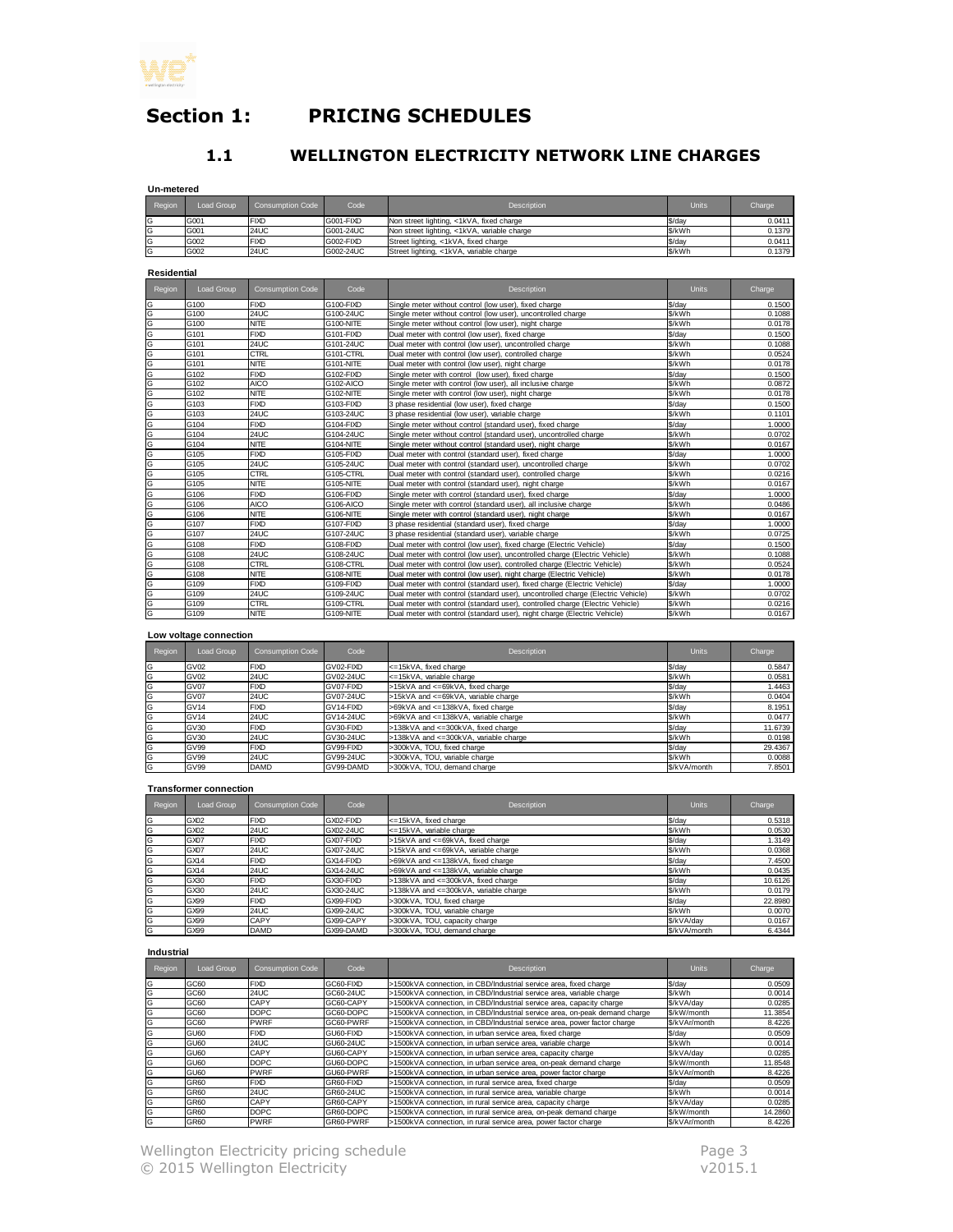

## <span id="page-3-0"></span>**Section 2: ELECTRICITY PRICING**

Wellington Electricity's standard Network Line Charges are designed to cover the cost of transporting Electricity over the Electricity Network to End-Consumer's homes and businesses.

The line charges applicable to the Wellington Electricity Network are included in Section 1.1. These prices are based on the default price path regulation administered by the Commerce Commission.

## <span id="page-3-1"></span>**2.1 GENERAL TERMS**

- (a) For full details of the conditions of connection to and conveyance across Wellington Electricity's Network, please refer to the "Use of Network Agreement".
- <span id="page-3-2"></span>(b) Times stated in this module are New Zealand Daylight Time unless otherwise specified.

## **2.1.1 Extent of charges**

- (a) All charges exclude the provision of Metering Equipment or Load Management equipment which is located at the Point of Connection to the Electricity Network.
- (b) All charges exclude the cost of the End-Consumer Fittings.
- (c) All charges are exclusive of Goods and Services Tax (GST).

## <span id="page-3-3"></span>**2.1.2 Transmission costs**

Transpower, the National Grid owner/operator charges its costs for its high voltage transmission to distribution companies like Wellington Electricity.

- (a) All charges exclude loss constraint excess payments (loss rental rebates) and ancillary service charges. Wellington Electricity will distribute (or invoice as the case may be) these amounts to Retailers. The amounts will be distributed or charged to Retailers in proportion to their share of the kWh volumes reconciled each month across the Network.
- (b) Wellington Electricity will charge a transmission administration fee of \$13,875 per month. The fee will be allocated to Retailers in proportion to their share of the kWh volumes reconciled each month across the Network.
- (c) Transmission costs are passed onto End-Consumers in the network tariffs.

## <span id="page-3-4"></span>**2.1.3 Council utility charges**

Local Council rates levied on Wellington Electricity are passed on to End-Consumers in the tariff.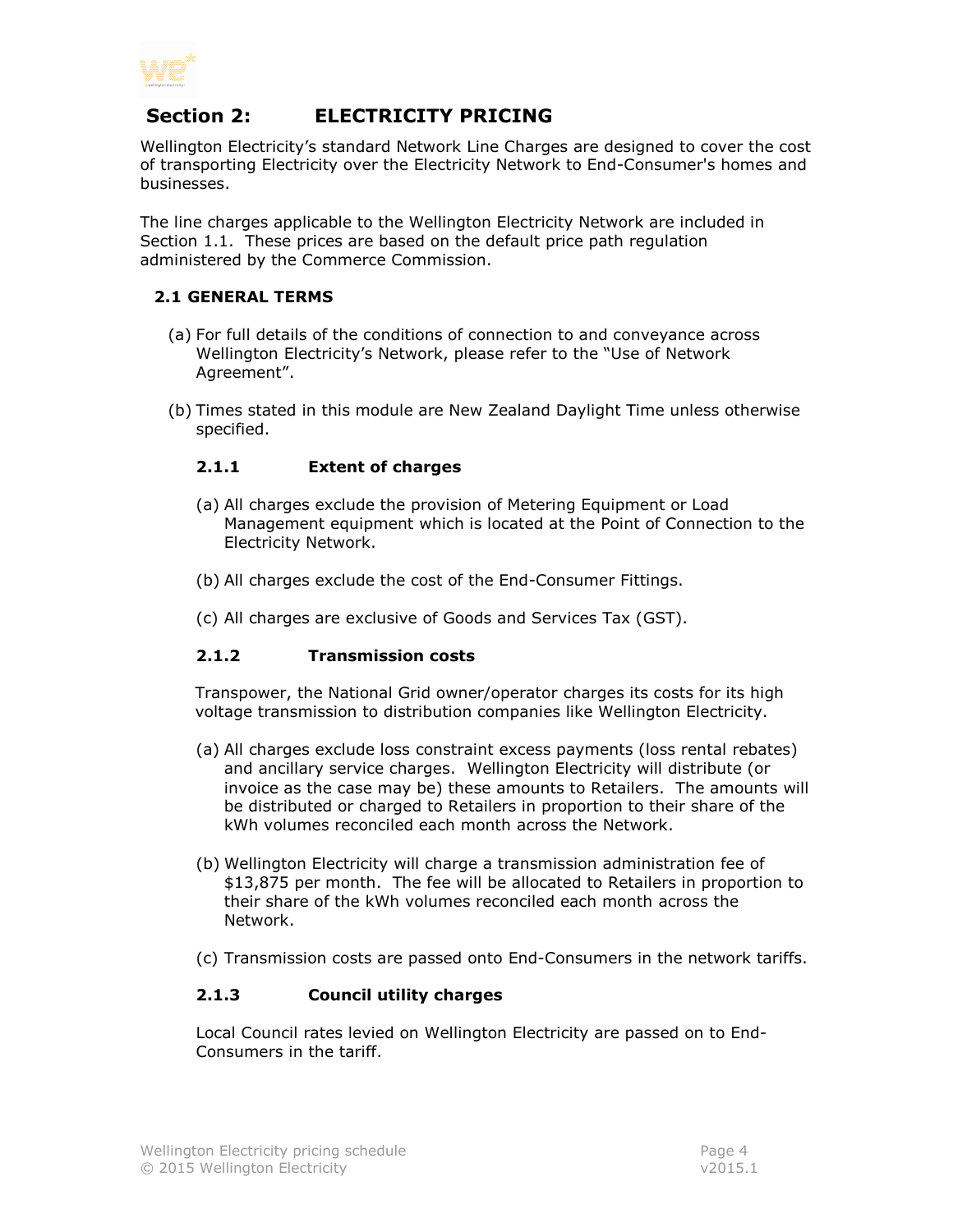<span id="page-4-0"></span>

## **2.1.4 Regulatory Levies**

Levies from the Commerce Commission and Electricity Authority are passed on to End-Consumers in the tariff.

## <span id="page-4-1"></span>**2.1.5 Specifying the Electricity Network**

The location of the Electricity Network that End-Consumers are supplied from is determined by the relevant Transmission Grid Exit Point on the network.

"Grid Exit Point" (GXP) means the point on the electricity transmission system at which the distribution network is connected.

The Grid Exit Points are shown in the table below:

| Wellington<br><b>Electricity Network</b> | <b>Grid Exit</b><br><b>Points</b><br><b>Location</b> |
|------------------------------------------|------------------------------------------------------|
|                                          | Haywards                                             |
|                                          | Melling                                              |
|                                          | Gracefield                                           |
|                                          | <b>Upper Hutt</b>                                    |
|                                          | Takapu Rd                                            |
|                                          | Pauatahanui                                          |
|                                          | Wilton                                               |
|                                          | Central Park                                         |
|                                          | Kaiwharawhara                                        |

## <span id="page-4-2"></span>**2.1.6 Description of consumption category options**

Various pricing options are available for different meter configurations within Load Groups. The following options are used within the pricing schedules (not all options are available in all Load Groups);

| <b>Consumption</b><br>category | <b>Consumption</b><br>code | <b>Details</b>                                                                                                                                                                                                                                                 |
|--------------------------------|----------------------------|----------------------------------------------------------------------------------------------------------------------------------------------------------------------------------------------------------------------------------------------------------------|
| Controlled                     | <b>CTRL</b>                | Can be controlled at any time for a maximum of five hours in<br>any 24 hour period. Only available to load permanently wired<br>to a separate meter (refer to 2.1.7 for eligibility for<br>controlled charges) and also diagram 1                              |
| All inclusive<br>controlled    | AICO                       | A 24 hour supply with associated appliances that can be<br>controlled at any time for a maximum of five hours in any 24<br>hour period. Any storage water or space heating on this<br>charge must be controlled - refer to section 2.1.7 and also<br>diagram 2 |
| Night supply<br>only           | <b>NITE</b>                | Controlled option with power between the hours 11pm -<br>7am, plus a minimum "boost period" of two hours generally<br>between 1pm and 3pm. This charge is only available where<br>the load is permanently wired to a separate meter.                           |
| 24 hr<br>uncontrolled          | <b>24UC</b>                | 24 hour supply uncontrolled.                                                                                                                                                                                                                                   |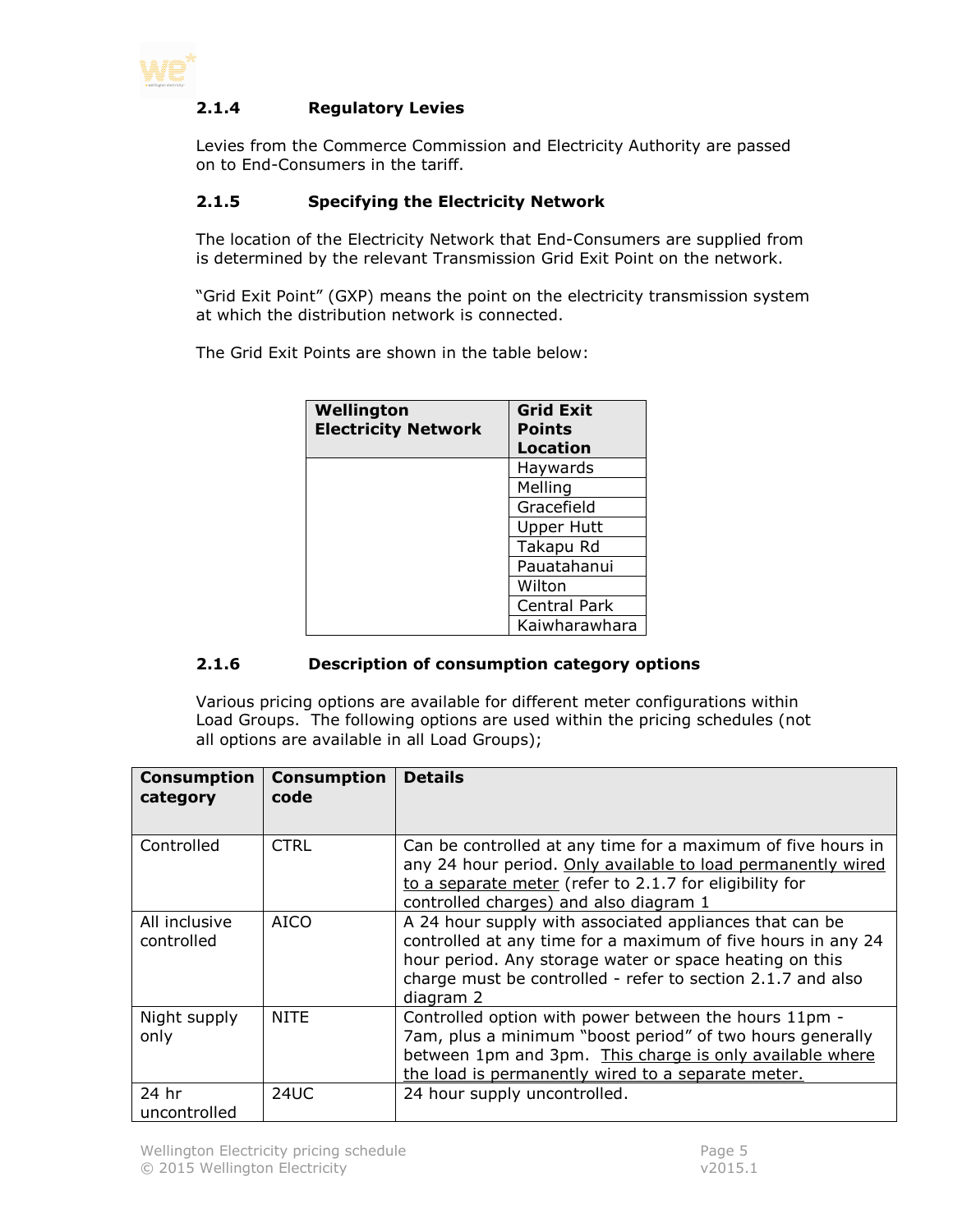<span id="page-5-0"></span>

## **2.1.7 Eligibility for controlled charges**

Eligibility for either the AICO or CTRL charge is conditional on a hot water cylinder with a capacity in excess of 50 litres being permanently wired into Wellington Electricity's load management system. The hot water cylinder may be substituted with appliances of a similar rating and load profile such as air conditioning units, swimming or spa pool heaters, electric kilns or storage heating at Wellington Electricity's discretion.

Electric Vehicles (EV) connecting to the Wellington Electricity distribution network must connect their EV load through a controlled load (CTRL) circuit. An appropriate controlled load rate is applied.

#### <span id="page-5-1"></span>**2.1.8 Time periods**

The time periods used in the pricing schedules are defined in the following table.

| <b>Period</b> | Wellington     |
|---------------|----------------|
| Night         | 11:00pm-7:00am |
| On-peak       | 7:30am-9:30am  |
|               | 5:30pm-7:30pm  |

#### <span id="page-5-2"></span>**2.1.9 Selection of Load Group**

- (a) The Load Group for Residential End-Consumers may be nominated by the Retailer in accordance with the requirements of this pricing module for the various consumption options.
- (b) The Load Group for all other Points of Connection will be set by Wellington Electricity based on the criteria set out in this pricing module.

(c) Where an End-Consumer requests a new, or an upgrade to, their Point Of Connection that requires or brings forward capital expenditure, Wellington Electricity may apply non-standard charges other than those outlined in section [1.1.](#page-2-1) Refer to Wellington Electricity's Customer Contributions Policy at <http://www.welectricity.co.nz/disclosures> for this pricing information.

#### <span id="page-5-3"></span>**2.1.10 Provision of consumption information**

- (a) The Retailer will provide Wellington Electricity with consumption data for each ICP and for each consumption category.
- (b) Consumption data will be associated with a specific consumption category as per table [2.1.6](#page-4-2) and will be submitted using the code as published in the code column of the Wellington Electricity Network Line Charge tables in section [1.1.](#page-2-1)
- (c) Where more than one meter at an ICP is in use, but a single variable line charge applies, the consumption data will need to be aggregated before forwarding to Wellington Electricity.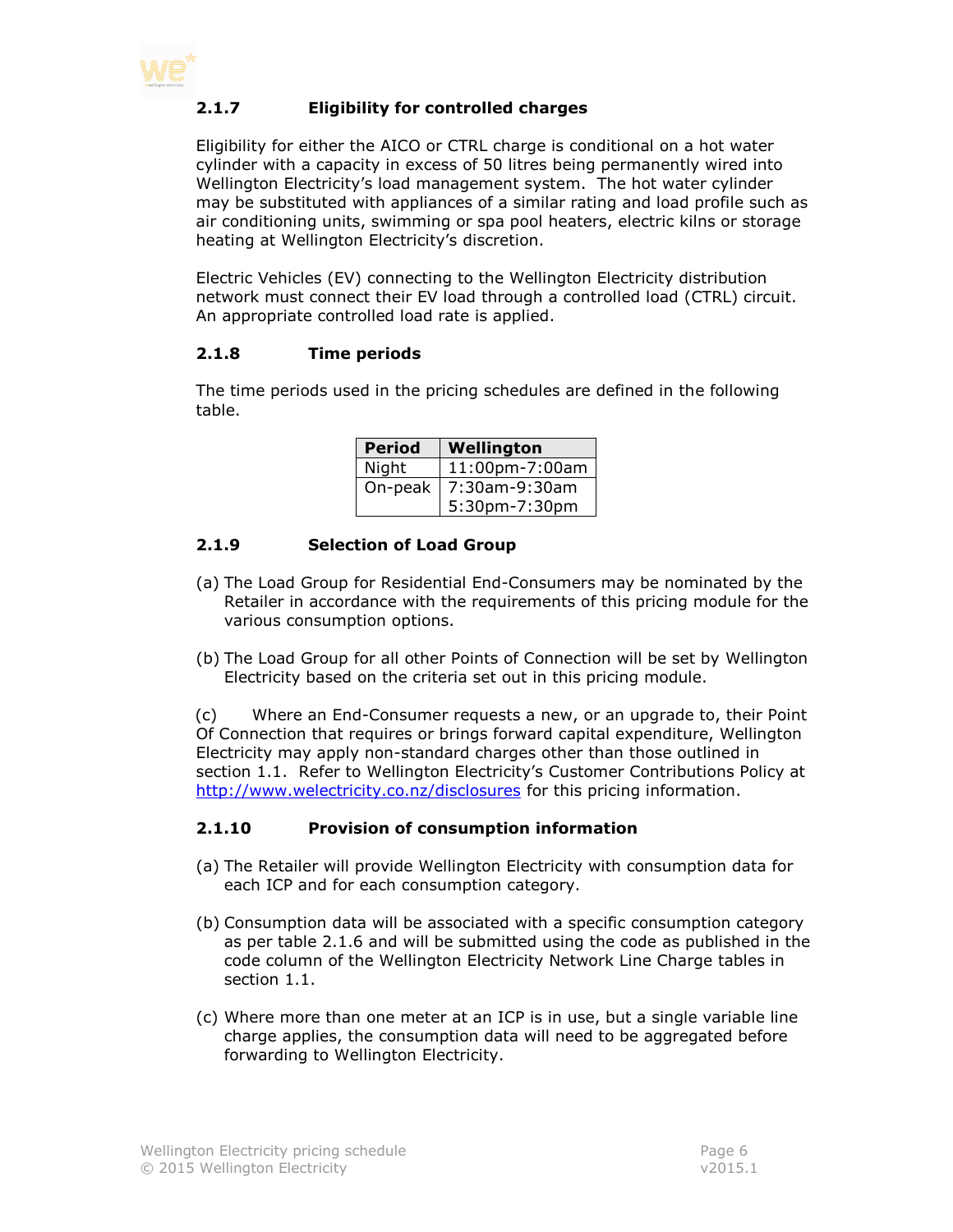

- (d) For some Load Groups it is possible for an ICP to have multiple consumption categories (such as controlled and uncontrolled). Such an ICP will have one Load Group with multiple consumption codes.
- (e) Where a half hourly meter is fitted, there will only be one consumption code. Where there is no variable charge the consumption code will still need to be included with the half hourly volume, and in such cases the billing process will not calculate any variable charge.

## <span id="page-6-1"></span><span id="page-6-0"></span>**2.1.11 Calculation of scaled and variable charges**

#### **2.1.11.1 Electricity Non-Scalable Volume definition**

Electricity Non-Scalable Volume is the loss-adjusted volume derived from End-Consumers identified by Wellington Electricity as being TOU (time of use) metered, or un-metered.

## <span id="page-6-2"></span>**2.1.11.2 Electricity Scalable Volume definition**

Electricity Scalable Volume is the loss adjusted volume derived from End-Consumers other than those End-Consumers identified in [2.1.11.1.](#page-6-1)

## <span id="page-6-3"></span>**2.1.12 Reconciliation of Electricity Scalable Volume**

(a) Where the sum of Electricity Scalable Volume and Electricity Non-Scalable Volume (after adjustments for estimated volumes) supplied by all Retailers does not reconcile with the total Energy injected into the Network, Wellington Electricity will factor up or down the Electricity Scalable Volume, by the same percentage for all Retailers to reconcile to the total Energy injected into the Network.

Each Retailer's share of the Electricity Scalable Volume will be proportional to the number of ICPs it supplies on the Wellington Electricity network.

- (b) The volume derived from this calculation will be the basis for calculating variable charges to scalable ICPs.
- (c) The Retailer's share of Energy injected into the Network includes any projections made by Wellington Electricity where no consumption information is provided by the Retailer for energised ICPs.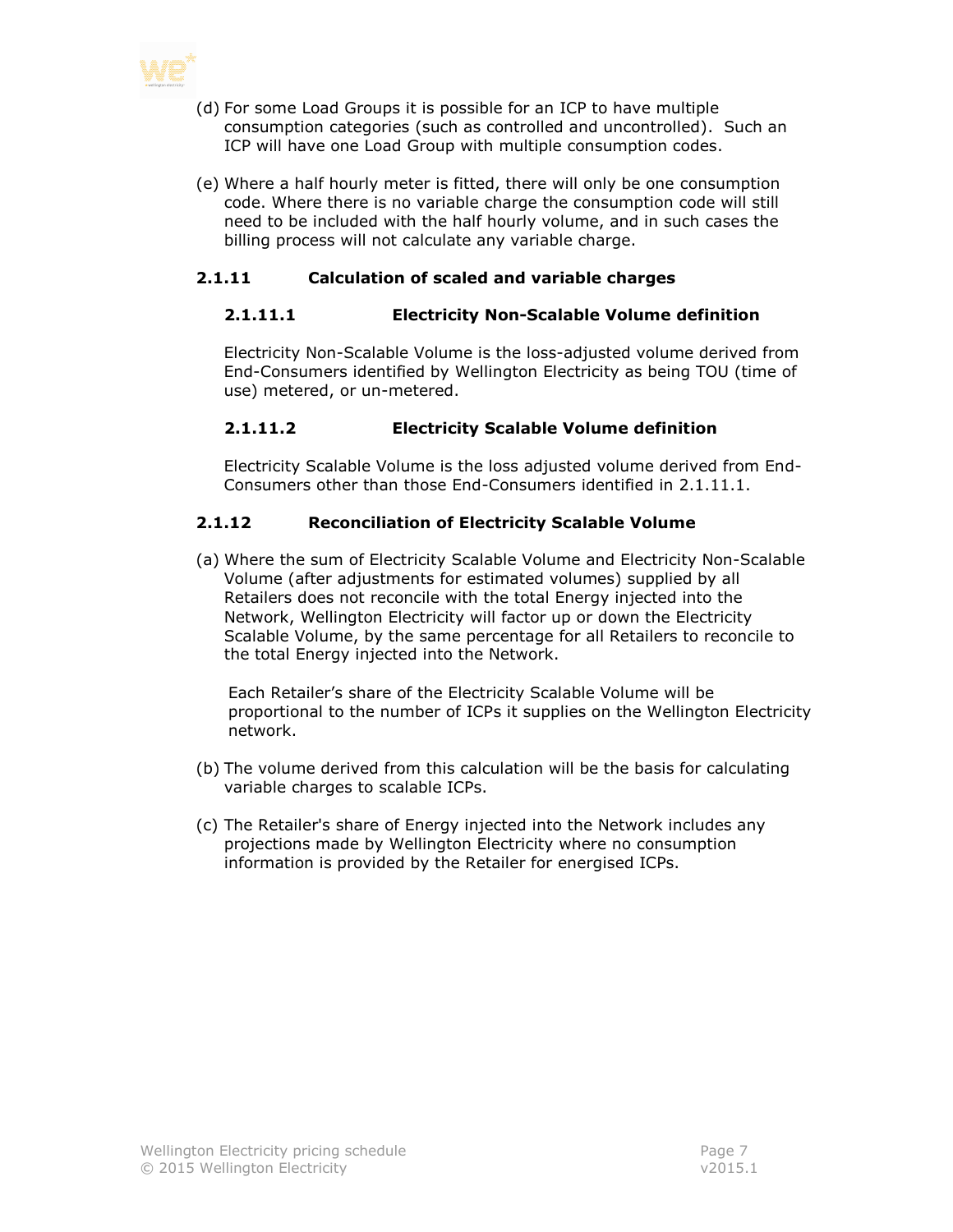

#### <span id="page-7-0"></span>**2.2 UN-METERED ELECTRICITY LINE CHARGES**

This section applies to un-metered End-Consumers less than 1kVA, however End-Consumers greater than 1kVA may be eligible for un-metered at Wellington Electricity's discretion. Un-metered line charges contain a fixed and/or variable charge.

#### <span id="page-7-1"></span>**2.2.1 Load Group definitions**

The structure of the charges for un-metered End-Consumers is shown below:

| Type                | <b>Wellington</b> |
|---------------------|-------------------|
| Non-street lighting | G001              |
| Street lighting     | G002              |

The non-street lighting Load Group is applicable to un-metered connections less than 1kVA other than street lighting. The street lighting Load Group is applicable to un-metered connections less than 1kVA that are for street lighting.

#### <span id="page-7-2"></span>**2.2.2 Variable charges**

<span id="page-7-3"></span>For all un-metered supplies 24 hr uncontrolled (24UC) variable charges apply.

#### **2.2.3 Determining consumption**

- (a) For un-metered supply other than streetlights, consumption will be determined on a case-by-case basis based on load profile and input wattages. A minimum load factor of 10% will be applied to the input wattage.
- (b) For Un-metered streetlights consumption will be determined by multiplying the input wattage of each fitting in Wellington Electricity's database with the number of night hours as given in the table below (provided by NZ MetService):

| Month     | Wellington |
|-----------|------------|
| January   | 287        |
| February  | 286        |
| March     | 358        |
| April     | 389        |
| May       | 439        |
| June      | 442        |
| July      | 451        |
| August    | 417        |
| September | 365        |
| October   | 339        |
| November  | 285        |
| December  | 275        |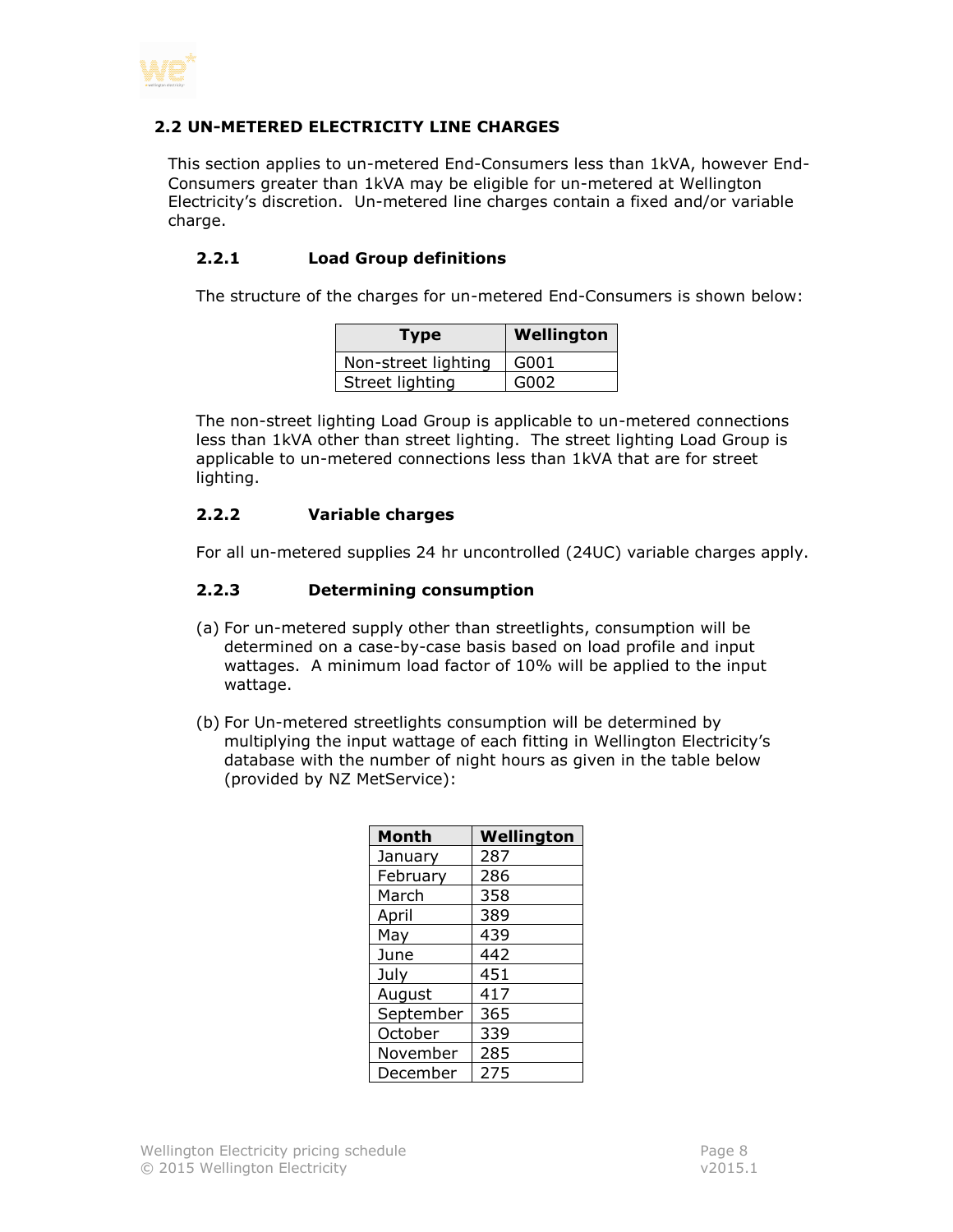

#### <span id="page-8-0"></span>**2.3 RESIDENTIAL ELECTRICITY PRICING**

<span id="page-8-1"></span>This section applies to all Residential End-Consumers in a private dwelling not normally used for any business activity.

#### **2.3.1 Price Categories**

The following table summarises the Price Categories for this group of End-Consumers, based on standard tariffs, which are applicable to residential End-Consumers

| <b>Pricing Category</b> | <b>Description</b>                                 |
|-------------------------|----------------------------------------------------|
| Low User                | Permanent place of residence low user tariffs      |
| Standard User           | Permanent place of residence standard user tariffs |

A Low User is a residential consumer who consumes less than 8000 kWh per year and who is on a low user residential retailer tariff option. A Standard User is a residential consumer who consumes more than 8000 kWh per year.

If Wellington Electricity is satisfied that the "Low User" Price Category has been incorrectly allocated to an End-Consumer's ICP (that is, the End-Consumer does not meet the criteria for the Low Usage Price Category) it may reassign the End-Consumer to the "Standard User" category and retrospectively apply billing adjustments.

#### <span id="page-8-2"></span>**2.3.2 Load Group definitions**

| <b>Residential</b>   | Single meter*             |      | Two meters*                          | 3 phase          |
|----------------------|---------------------------|------|--------------------------------------|------------------|
| <b>Pricing</b>       | Uncontrolled   Controlled |      | <b>Controlled</b>                    |                  |
| Category             |                           |      |                                      |                  |
| Low User             | G100                      | G102 | $/$ G108<br>G101                     | G <sub>103</sub> |
| <b>Standard User</b> | G104                      | G106 | G <sub>109</sub><br>G <sub>105</sub> | G107             |

The structure of the charges for Residential End-Consumers is shown below:

\* Refer to Diagrams 1 and 2 below

- (a) The single meter uncontrolled Load Group is applicable to all residential End-Consumers with a single meter but with no load connected to Wellington Electricity's load management system.
- (b) The single meter controlled Load Group is applicable to all residential End-Consumers with a single meter, with load connected to Wellington Electricity's load management system (see Diagram 1 below).
- (c) The two meter controlled Load Group is applicable to all residential End-Consumers with two meters, one meter recording consumption for load connected to Wellington Electricity's load management system and one meter recording consumption for load not connected to Wellington Electricity's load management system (see diagram 2 below).
- (d) The three phase Load Group is applicable to all residential End-Consumers with a three phase connection.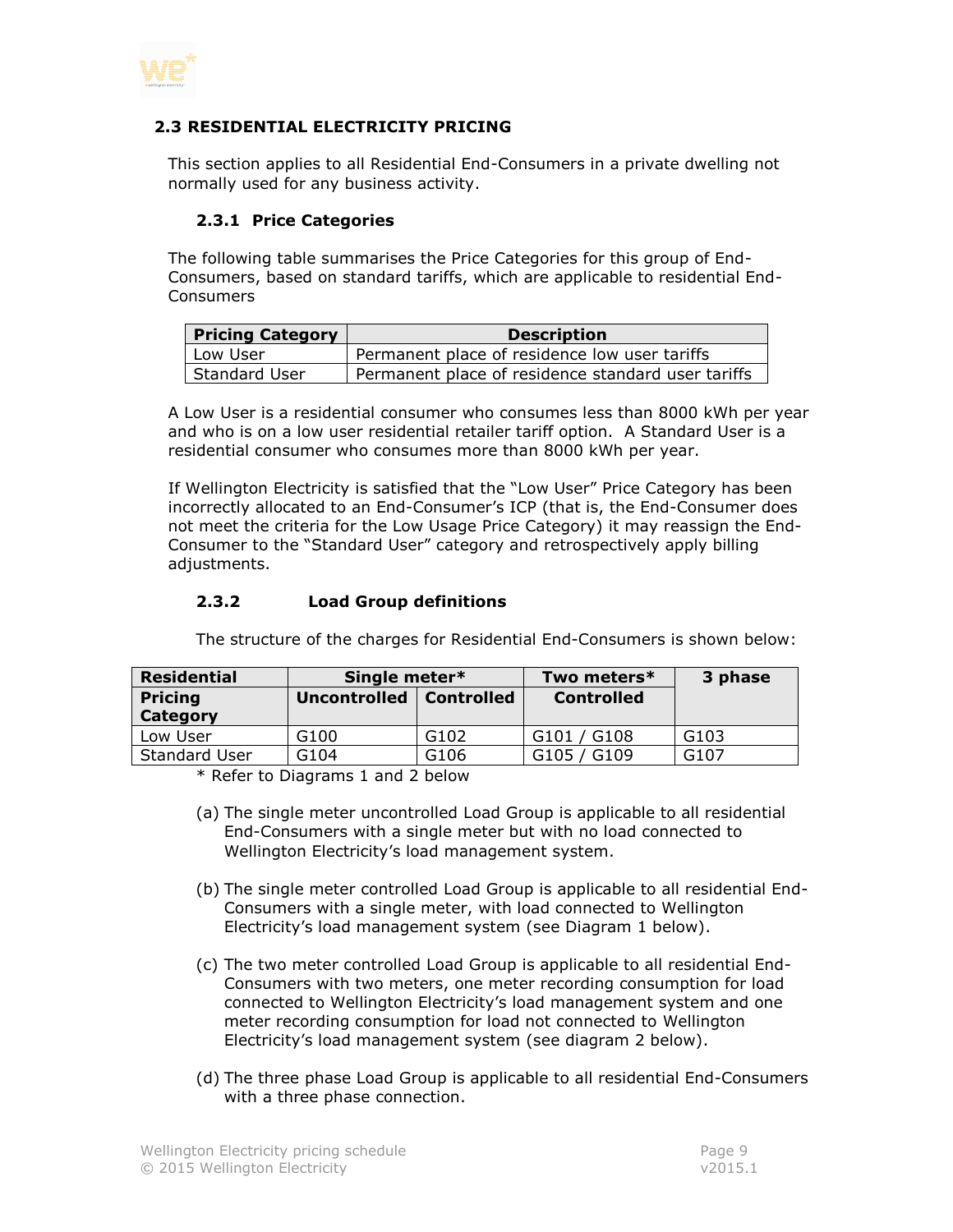







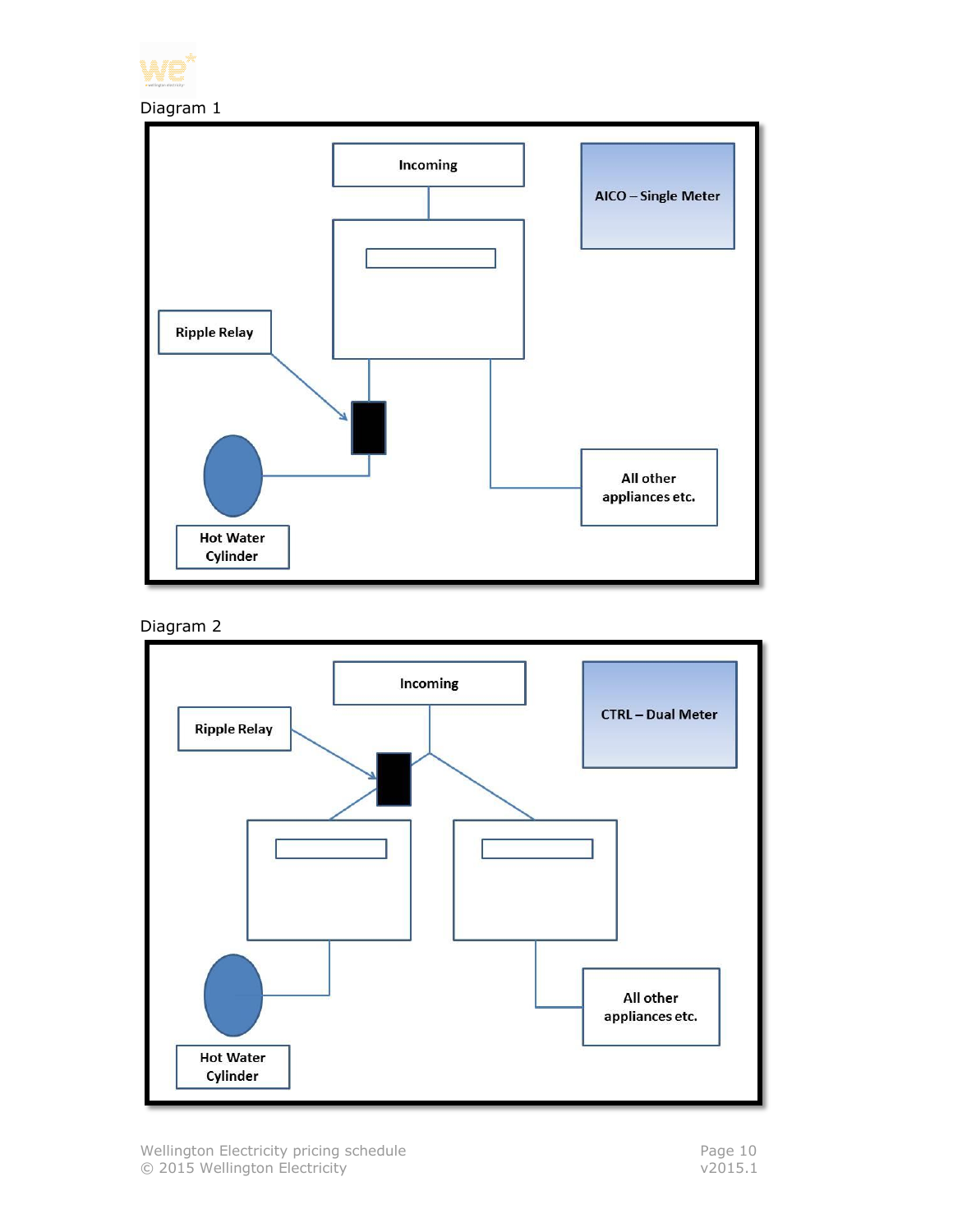<span id="page-10-0"></span>

#### **2.3.3 Variable charges**

- (a) There are different variable charges for each Load Group (refer to 2.1.6 for the consumption category descriptions).
	- i For single meter uncontrolled configurations, 24 hr uncontrolled (24UC) variable charges apply.
	- ii For single meter controlled configurations, all inclusive controlled (AICO) variable charges apply.
	- iii For two meter configurations, both controlled (CTRL) and 24 hr uncontrolled (24UC) variable charges apply (controlled charge subject to load permanently wired to a separate meter). This includes electric vehicles.
	- iv For three phase configurations, 24 hr uncontrolled (24UC) variable charges apply.
	- v Night charge (NITE) is available to all residential options except three phase supplies.
	- vi Consumption submitted on a consumption code not appropriate for the End-Consumers Load Group will be charged at the default charge for that Load Group. The default charge will be determined as the highest variable charge applicable for that Load Group.

#### <span id="page-10-1"></span>**2.3.4 Fixed charges**

(a) Different fixed charges apply to each Load Group.

Electricity (Low Fixed Charge Tariff Option for Domestic Consumers) Regulation 2004 mandates a low fixed daily charge of 15 cents per day for Low Users. Standard Users however have a fixed daily charge of one dollar per day. This difference reflects that higher volumes use more capacity of Wellington Electricity's assets.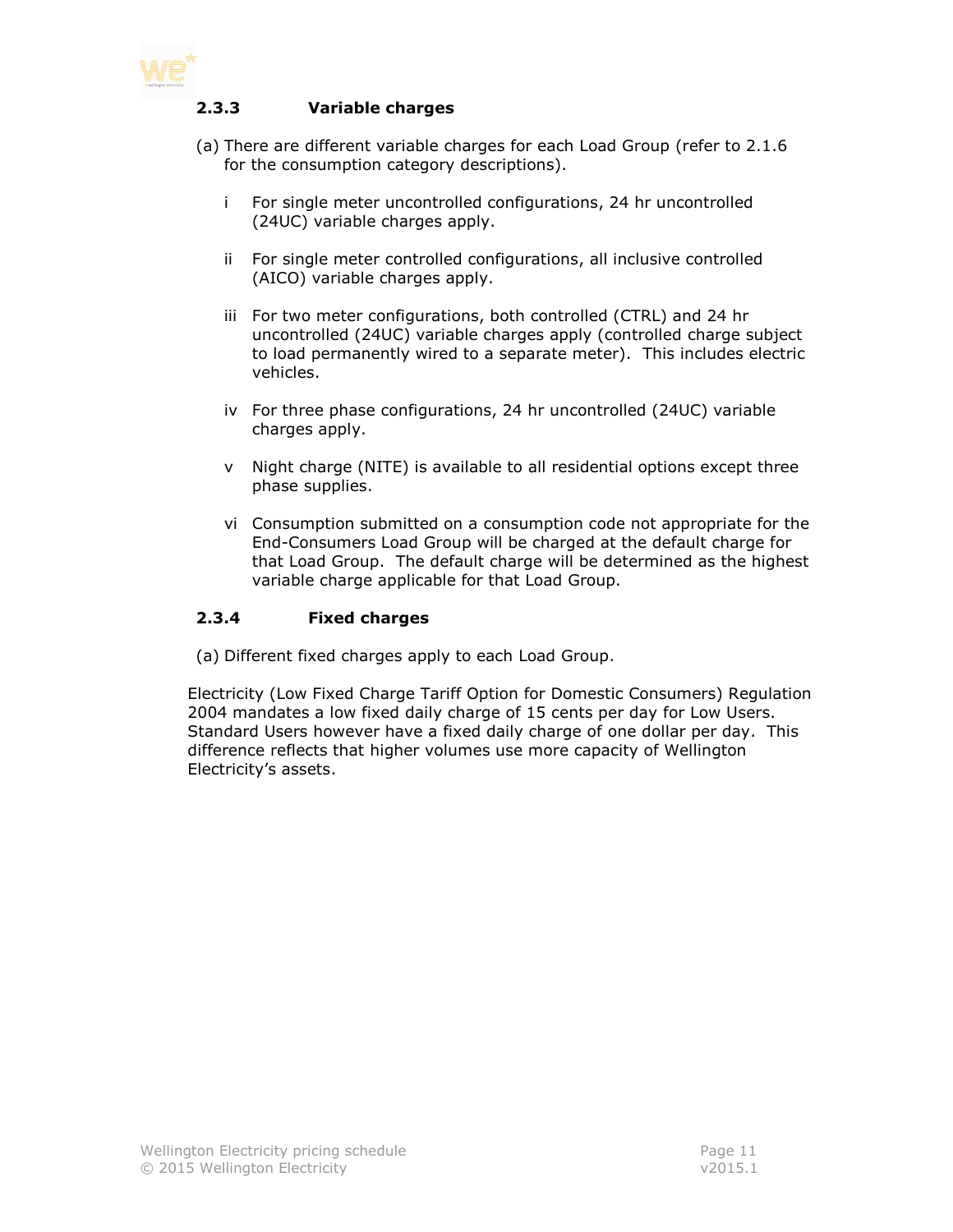

#### <span id="page-11-0"></span>**2.4 COMMERCIAL ELECTRICITY PRICING – LOW VOLTAGE AND TRANSFORMER CONNECTIONS**

<span id="page-11-1"></span>This section applies to all non-Residential End-Consumers up to and including 300kVA capacity.

#### **2.4.1 Load Group definitions**

Commercial pricing is divided into two types of connection, low voltage connections and transformer connections.

- (a) A **transformer connection** is where the End-Consumer receives a supply from transformers owned by Wellington Electricity but dedicated to supply a single End-Consumer.
- (b) A **low voltage connection** is where an End-Consumer receives supply from Wellington Electricity's low voltage network via a transformer shared with other End-Consumers.

The structure of the charges for Commercial End-Consumers with a **transformer connection** is shown below;

| <b>Capacity</b>            | Wellington |
|----------------------------|------------|
| $\epsilon$ =15 $kVA$       | GX02       |
| $>15$ kVA and $<=69$ kVA   | GX07       |
| $>69$ kVA and $<=138$ kVA  | GX14       |
| $>138$ kVA and $<=300$ kVA | GX30       |

Capacity is determined by the dedicated transformer size.

The structure of the charges for Commercial End-Consumers with a **low voltage connection** is shown below;

| <b>Capacity</b>            | Wellington       |
|----------------------------|------------------|
| $\epsilon$ =15 $\kappa$ VA | GV <sub>02</sub> |
| >15kVA and <= 69kVA        | GV07             |
| $>69$ kVA and $<=138$ kVA  | GVI4             |
| $>138$ kVA and $<=300$ kVA | GV30             |

Capacity is determined by maximum demand or fuse size.

#### <span id="page-11-2"></span>**2.4.2 Variable charges**

For all Commercial supplies 24 hr uncontrolled (24UC) variable charges apply.

#### <span id="page-11-3"></span>**2.4.3 Fixed charges**

Different fixed charges apply to each Load Group.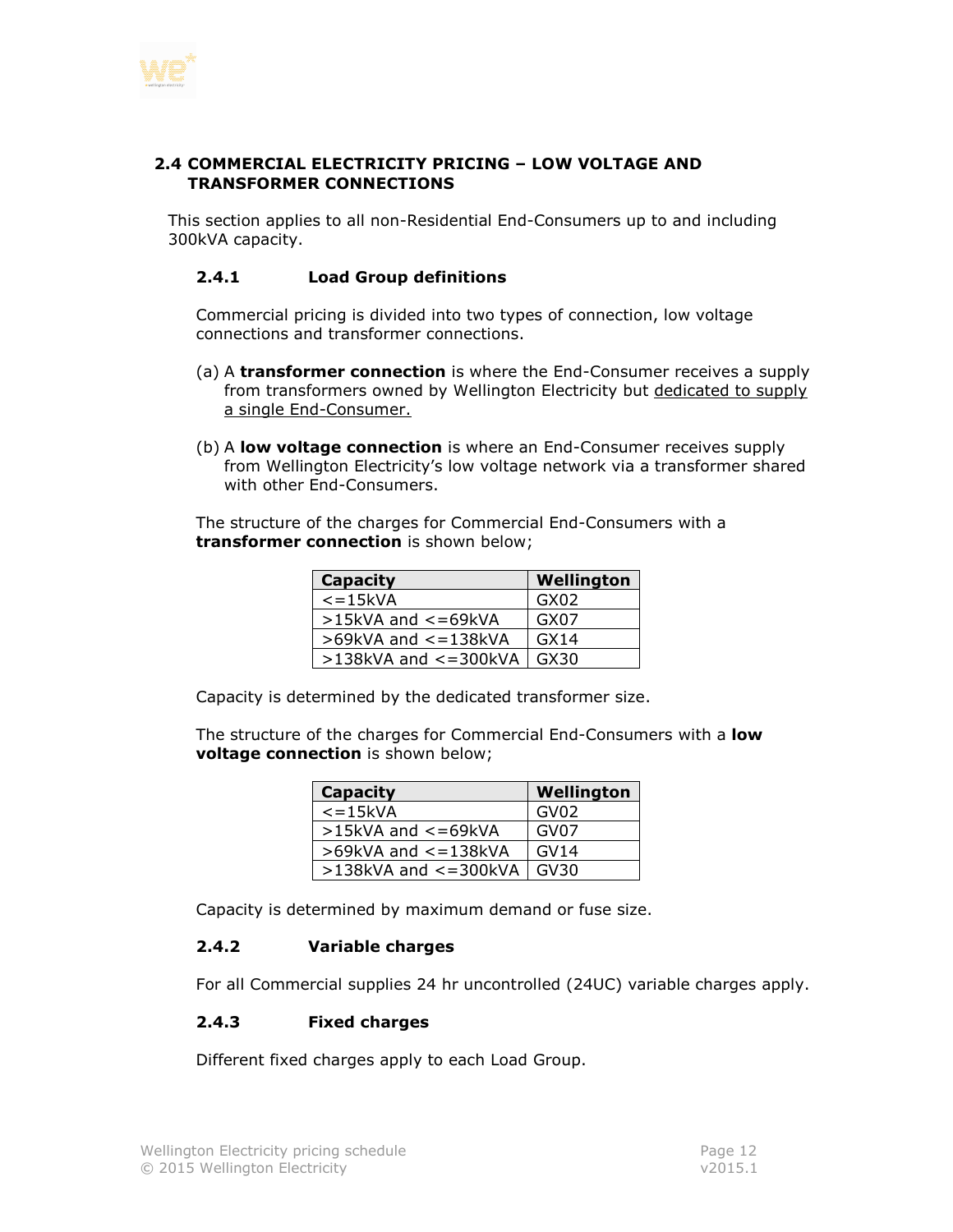

#### <span id="page-12-0"></span>**2.5 INDUSTRIAL ELECTRICITY PRICING**

This section applies to all non Residential End-Consumers greater than 300kVA capacity. It applies to industrial and large commercial End-Consumers.

#### <span id="page-12-1"></span>**2.5.1 Load Group definitions**

Industrial pricing **greater than 300kVA but less than or equal to 1500kVA** is divided into two types of connection, low voltage connections and transformer connections;

- (a) A transformer connection is where the End-Consumer receives a supply from transformers owned by Wellington Electricity but dedicated to supply a single End-Consumer.
- (b) A low voltage connection is where an End-Consumer receives supply from Wellington Electricity's low voltage network via a transformer shared with other End-Consumers.

Industrial pricing **greater than 1500kVA** is divided into three service areas, CBD/Industrial, Urban and Rural. The service areas are defined in section [2.9.3.](#page-20-0)

| <b>Connection type</b> | Capacity                       | Wellington  |
|------------------------|--------------------------------|-------------|
| Transformer connection | $>$ 300kVA and $\lt$ = 1500kVA | GX99        |
| Low voltage            | $>$ 300kVA and $\lt$ = 1500kVA | GV99        |
| High Voltage           | >1500kVA                       | GC60        |
|                        |                                | GU60        |
|                        |                                | <b>GR60</b> |

The structure of the charges for Industrial End-Consumers is shown below;

<span id="page-12-2"></span>Time of Use metering is required for End-Consumers on these Load Groups.

#### **2.5.2 Variable charges**

<span id="page-12-3"></span>For all Commercial supplies 24 hr uncontrolled (24UC) variable charges apply.

#### **2.5.3 Fixed charges**

Different fixed charges apply to each Load Group.

#### <span id="page-12-4"></span>**2.5.4 Capacity charges**

- (a) Different capacity charges apply to each Load Group.
- (b) The capacity charge is based on the capacity dedicated by Wellington Electricity to supplying the End-Consumer's Equipment. Where the available capacity exceeds the requirement of the End-Consumer's equipment, Wellington Electricity may reduce the capacity rating to an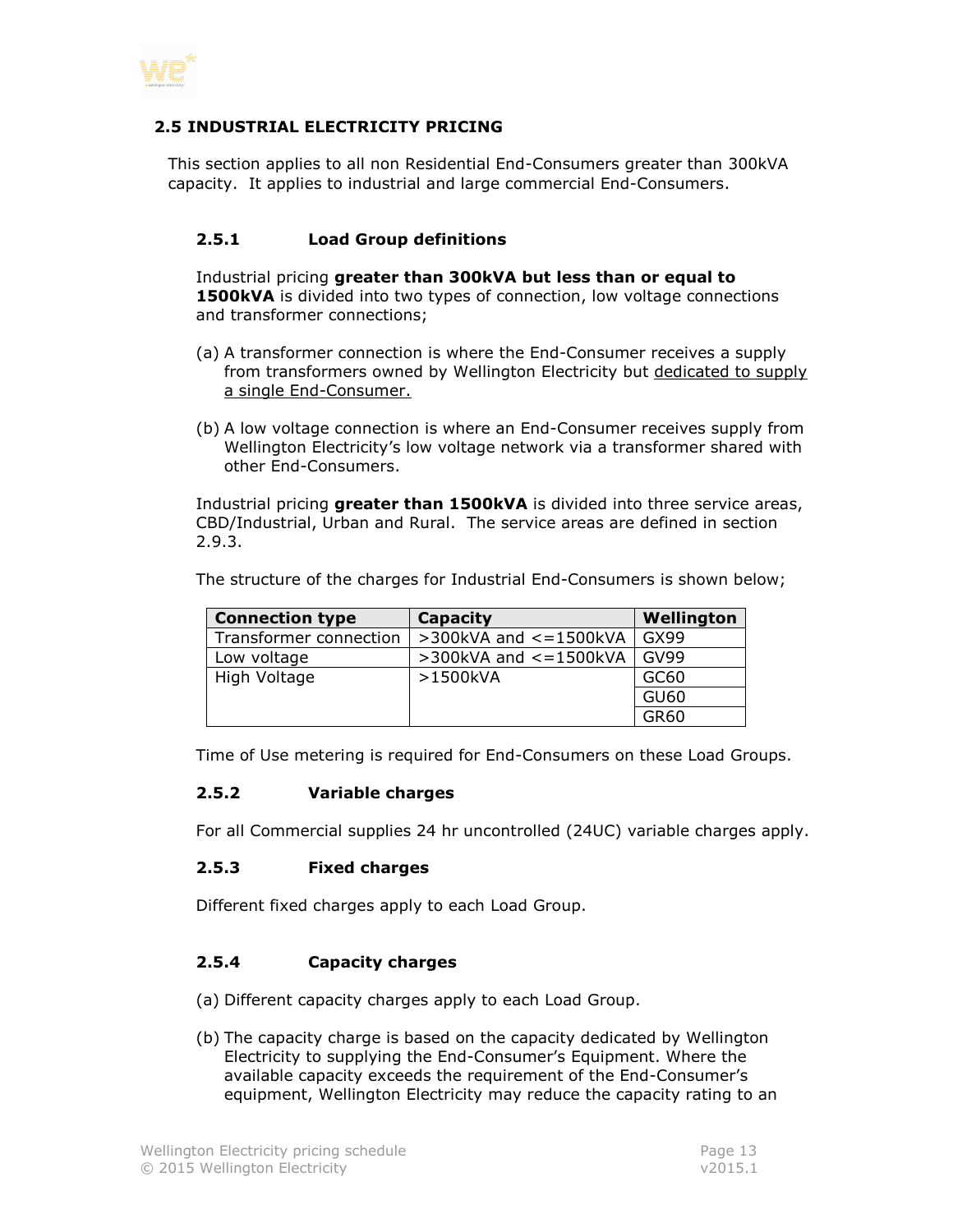

assessed rating, and may install a fuse or current limiting device limiting the available capacity to the assessed rating.

(c) Wellington Electricity may reduce the available capacity of the dedicated transformers to the size of the assessed rating, on giving one month's notice in writing of its intentions to the Retailer.

## <span id="page-13-0"></span>**2.5.5 Demand charges**

Different demand charges apply to each Load Group.

- (a) For industrial consumers with a capacity less than or equal to 1500kVA, demand (DAMD) is defined as the maximum demand during the month, where the kVA demand is twice the maximum kVAh half hourly reading during the month to which the charges apply.
- (b) For industrial consumers with a capacity greater than 1500kVA, demand (DOPC) is defined as the maximum demand during on-peak periods, where the kW demand is twice the maximum kWh half hourly reading within the on-peak periods. The on-peak periods are defined as 7:30am to 9:30am and 5:30pm to 7:30pm on weekdays (including public holidays). Different on-peak charges are applied to different geographical service areas. The service areas are specified in section [2.9.](#page-18-0)

#### <span id="page-13-1"></span>**2.5.6 Power factor charges**

All charges assume a power factor of not less than 0.95 lagging. A reactive charge for poor power factor is applicable separately. A power factor charge (per section [1.1\)](#page-2-1) will be applied where the End-Consumer's power factor is less than 0.95 lagging.

- (a) The kVAr amount represents twice the largest difference between the kVArh amount recorded in any one half hour period and one third (correct to two decimal places) of the kWh demand recorded in the same half hour period. The charge is applicable only during weekdays, between 7am and 8pm.
- (b) The power factor charge will only be applicable for End-Consumers with TOU metering whose charges do not incorporate a component that is based on kVA demand.

#### <span id="page-13-2"></span>**2.6 EMBEDDED GENERATION**

Each Generator connected to the Network will be subject to a separate agreement. The line charge will be calculated in accordance with the prevailing pricing policy. The line charge will be dependent upon location, the type of connection, the size of the Generator and operating pattern.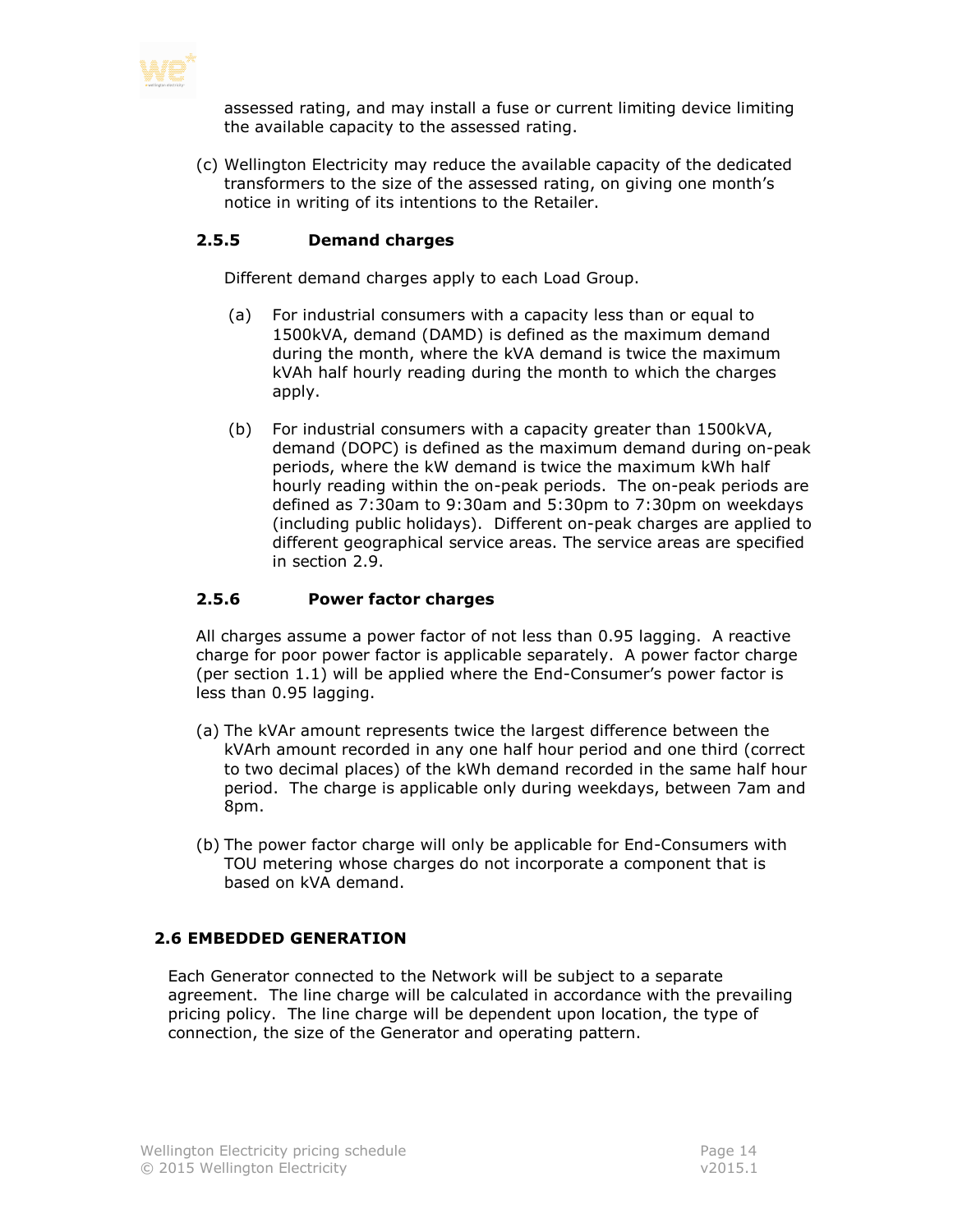

#### <span id="page-14-0"></span>**2.7 ELECTRICITY NETWORK LOSS FACTORS**

Losses and Loss Factors may be reviewed and may be amended by Wellington Electricity from time to time, on reasonable notice to the Retailer, to ensure that they reflect losses on the Network as accurately as possible.

#### <span id="page-14-1"></span>**2.7.1 Loss Factors**

- (a) For the purpose of calculating Network line charges, unless otherwise specified, the Loss Factors detailed in this section do not need to be applied to the measured or calculated Energy conveyed to Points of Connection.
- (b) Loss Factors will be applied to the metered Energy consumption measured at the Point of Connection for reconciliation/allocation purposes. The line charge will be applied to the metered Energy consumption (subject to further adjustment to the aggregated volume through scaling).

<span id="page-14-2"></span>

| Distribution Losses by metering voltage, transformer connection and Load |                                  |                                                        |                                                         |
|--------------------------------------------------------------------------|----------------------------------|--------------------------------------------------------|---------------------------------------------------------|
| <b>Loss</b><br><b>Factor</b>                                             | <b>End-Consumers</b><br>metering | <b>Distribution Loss ratios</b><br>with respect to the | <b>Distribution Loss</b><br><b>Factors with respect</b> |
| code                                                                     | voltage                          | injection point meter                                  | to the ICP meter                                        |
| <b>Wellington pricing region</b>                                         |                                  |                                                        |                                                         |
| VECG1                                                                    | LV                               | 5.01%                                                  | 1.0527                                                  |
| VECG2                                                                    | LV                               | 2.72%                                                  | 1.0280                                                  |
| VECG3                                                                    | LV                               | 2.72%                                                  | 1.0280                                                  |
| VECG4                                                                    | HV                               | 1.42%                                                  | 1.0144                                                  |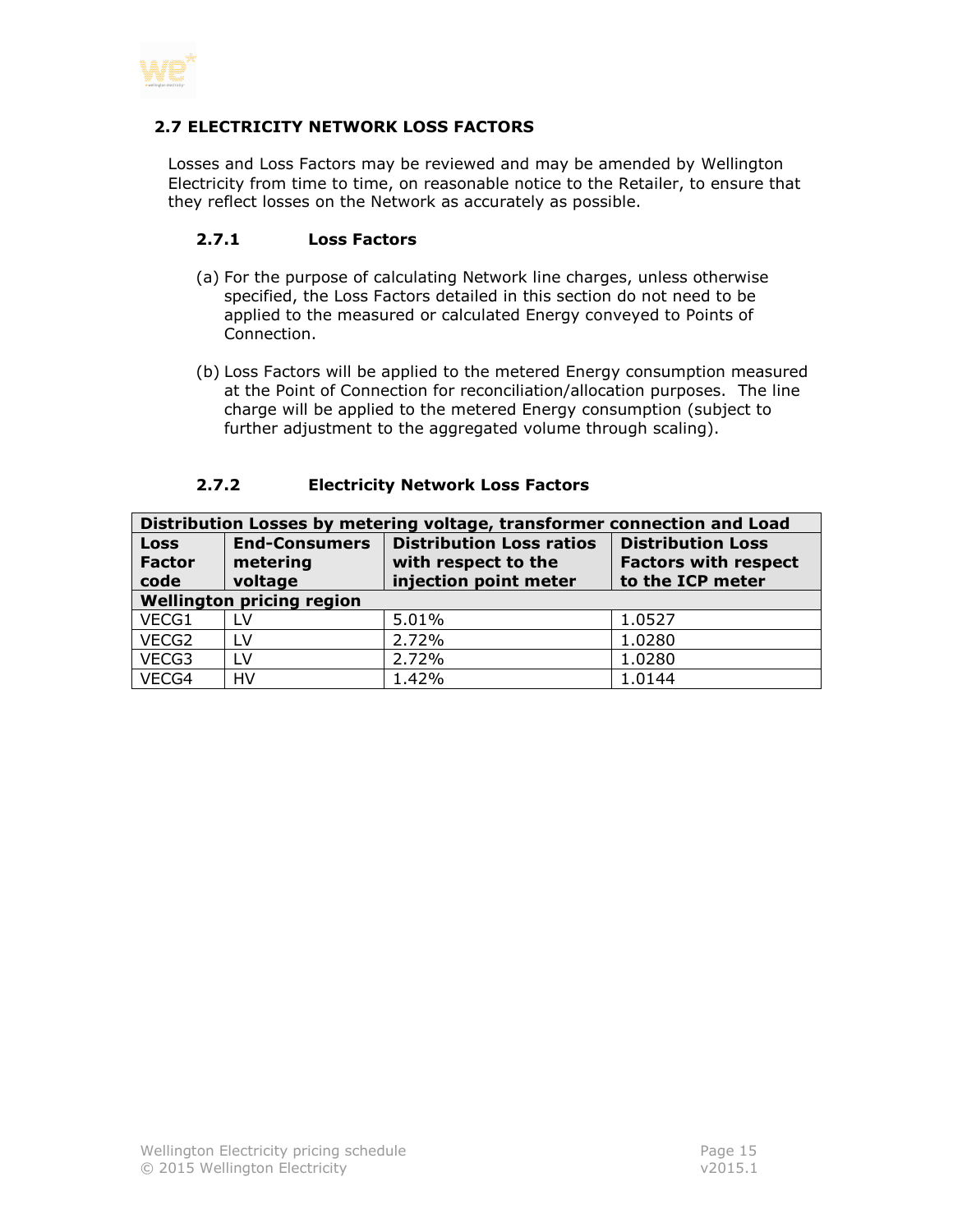<span id="page-15-0"></span>

## **2.7.3 Loss Factor look up codes**

The following table summarise the Loss Factor codes detailed in the Network Loss table (above).

## **2.7.3.1 Wellington Loss Factor look up codes**

<span id="page-15-1"></span>

| <b>Wellington Network distribution Losses by Load Group</b> |       |                                                               |  |
|-------------------------------------------------------------|-------|---------------------------------------------------------------|--|
| Load Group                                                  |       | Loss factor code (LV metered)   Loss Factor code (HV metered) |  |
| <b>Un-metered</b>                                           |       |                                                               |  |
| G001                                                        | VECG1 | $\qquad \qquad \blacksquare$                                  |  |
| G002                                                        | VECG1 | $\overline{a}$                                                |  |
| <b>Residential</b>                                          |       |                                                               |  |
| G100                                                        | VECG1 | $\overline{\phantom{a}}$                                      |  |
| G101                                                        | VECG1 | $\overline{a}$                                                |  |
| G102                                                        | VECG1 | $\overline{\phantom{a}}$                                      |  |
| G103                                                        | VECG1 | $\overline{\phantom{m}}$                                      |  |
| G104                                                        | VECG1 | $\overline{\phantom{0}}$                                      |  |
| G105                                                        | VECG1 | $\overline{\phantom{a}}$                                      |  |
| G106                                                        | VECG1 | $\overline{\phantom{a}}$                                      |  |
| G107                                                        | VECG1 | $\overline{\phantom{m}}$                                      |  |
| G108                                                        | VECG1 | $\overline{\phantom{a}}$                                      |  |
| G109                                                        | VECG1 | $\overline{a}$                                                |  |
| <b>Small commercial</b>                                     |       |                                                               |  |
| GV02                                                        | VECG1 | $\overline{\phantom{a}}$                                      |  |
| GV07                                                        | VECG1 | $\overline{\phantom{m}}$                                      |  |
| <b>GV14</b>                                                 | VECG1 | $\overline{\phantom{a}}$                                      |  |
| <b>GV30</b>                                                 | VECG1 |                                                               |  |
| GX02                                                        | VECG2 | VECG4                                                         |  |
| GX07                                                        | VECG2 | VECG4                                                         |  |
| GX14                                                        | VECG2 | VECG4                                                         |  |
| GX30                                                        | VECG2 | VECG4                                                         |  |
| <b>Industrial</b>                                           |       |                                                               |  |
| <b>GV99</b>                                                 | VECG3 | VECG4                                                         |  |
| GX99                                                        | VECG3 | VECG4                                                         |  |
| GC60                                                        | VECG3 | VECG4                                                         |  |
| <b>GU60</b>                                                 | VECG3 | VECG4                                                         |  |
| <b>GR60</b>                                                 | VECG3 | VECG4                                                         |  |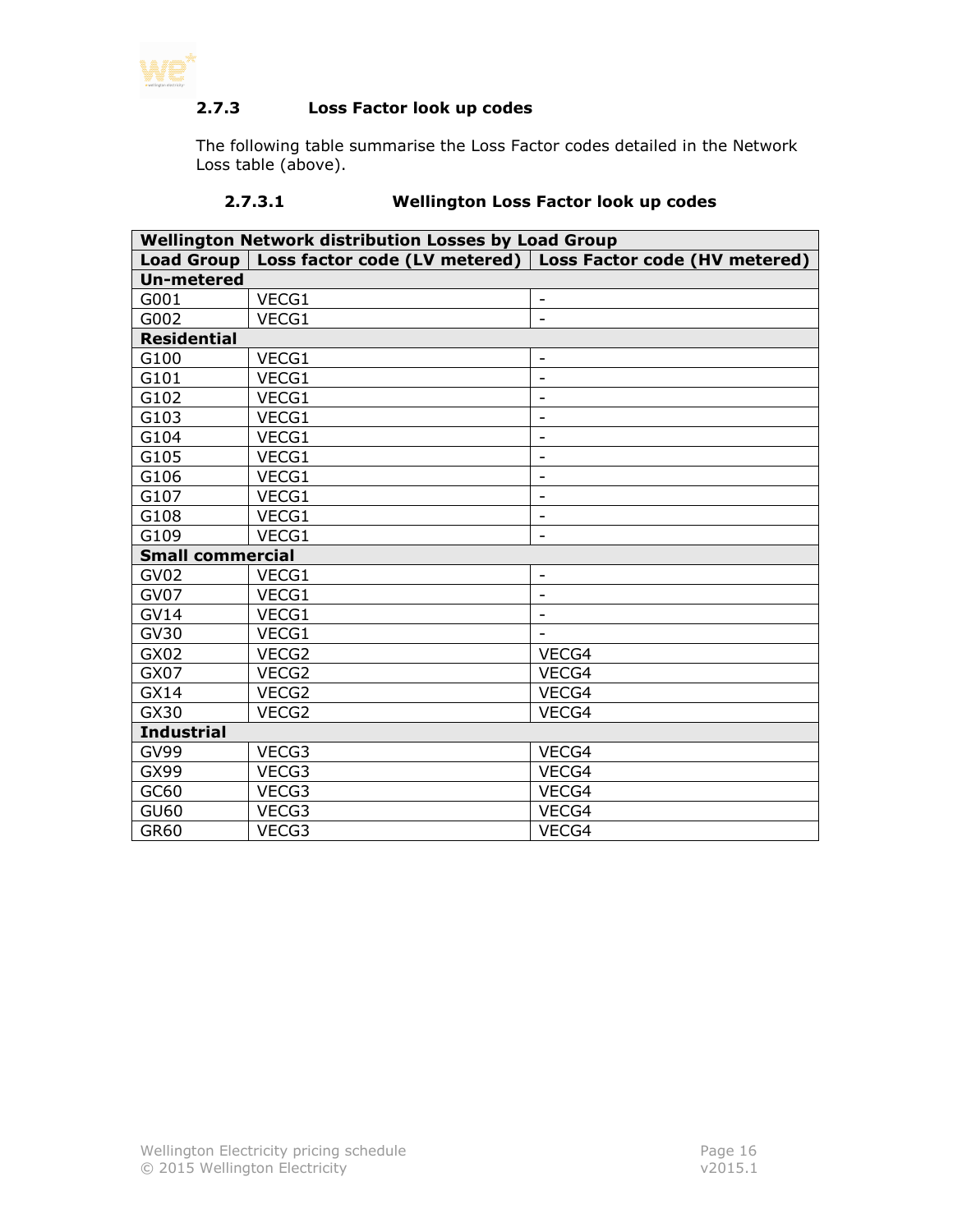

## <span id="page-16-0"></span>**2.8 OTHER CHARGES - ELECTRICITY**

Unless stated otherwise below, all charges will be invoiced directly to the Retailer by Wellington Electricity and not to the End-Consumer.

All Non-Network Fault work, Retailer or End-Consumer services not listed below will be charged to the Retailer on a time and materials basis at market rates.

| Charge                                             | Unit                       | <b>Charge Applicable</b><br>1 April 2015 to 31<br><b>March 2016</b> |
|----------------------------------------------------|----------------------------|---------------------------------------------------------------------|
| New connection fee - single phase connection       | per connection point       | 117.00                                                              |
| New connection fee - two or three phase connection | per connection point       | 365.00                                                              |
| Site visit fee                                     | per site visit             | 152.00                                                              |
| Permanent disconnection fee                        | per point of disconnection | 233.00                                                              |
| Late, incorrect or incomplete consumption fee data | lper hour                  | 122.00                                                              |

#### **Description of Charges**

#### **New connection fee – single phase connection**

This fee is payable when Wellington Electricity Energises a new single phase Point of Connection for the first time, by inserting the fuse. Any additional site visits required by Wellington Electricity with regard to a new connection will incur a site visit fee. For example, where a site is not ready, insufficient or incorrect information is provided and where the physical status of a new connection needs to be inspected by Wellington Electricity.

#### **New connection fee – two or three phase connection**

This fee is payable when Wellington Electricity Energises a new two or three phase Point of Connection for the first time, by inserting the fuse. Any additional site visits required by Wellington Electricity with regard to a new connection will incur a site visit fee. For example, where a site is not ready, insufficient or incorrect information is provided and where the physical status of a new connection needs to be inspected by Wellington Electricity.

#### **Site visit fee**

Payable for any site visit by Wellington Electricity, including Non-Network call out, temporary disconnection, temporary energisation, urgent after hours disconnection and reconnection, permanent disconnection and change of capacity (where the capacity change can be completed by changing fuse size within the existing fuse holder. Work in excess of this will be charged directly to the End-Consumer on a time and materials basis at market rates).

#### **Permanent disconnection fee**

Payable for permanent disconnections carried out by Wellington Electricity. Any additional site visits required by Wellington Electricity with regard to a permanent disconnection, for example where a site is not ready, will incur a site visit fee.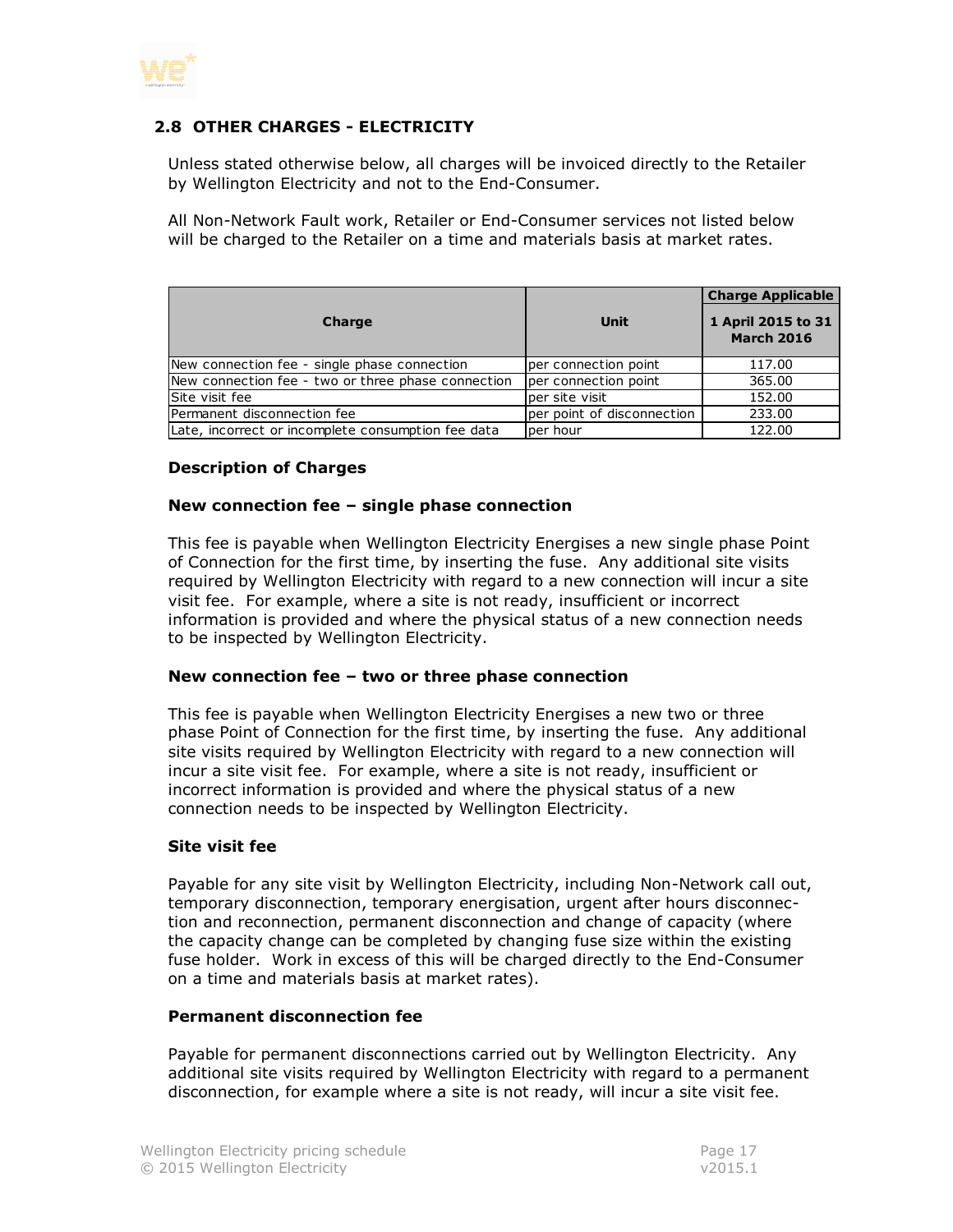

Work in excess of standard network disconnection will be charged directly to the Retailer on a time and materials basis at market rates.

#### **Late, incorrect or incomplete consumption fee data**

This fee is payable where consumption data required in this Agreement from the Retailer to Wellington Electricity, does not comply with the requirement of this agreement. It will be charged on the basis of the actual time spent by a billing analyst to review, correct, validate and reconcile the information.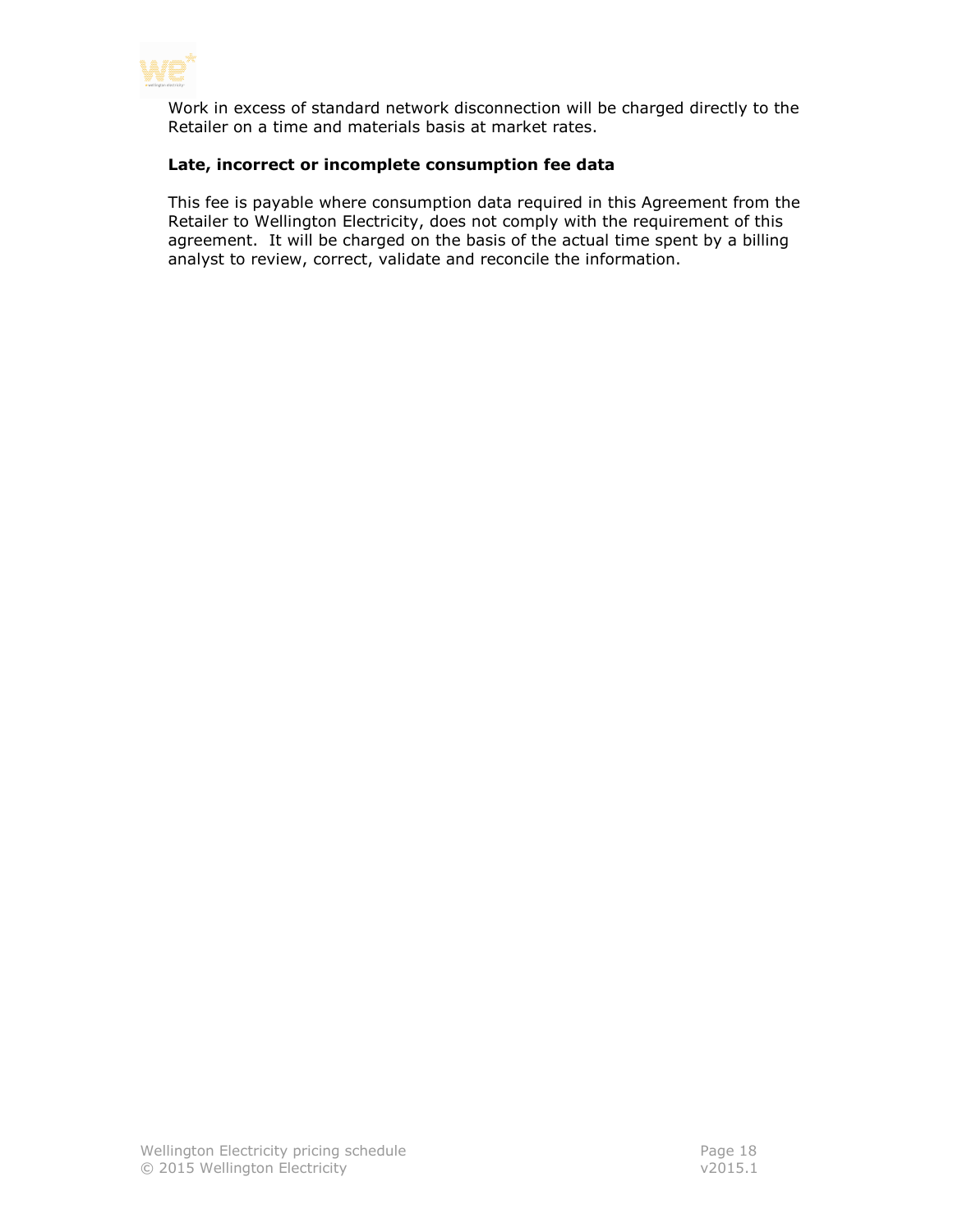

#### <span id="page-18-0"></span>**2.9 SERVICE AREAS AND SERVICE LEVELS**

<span id="page-18-1"></span>Service areas and service levels are presented in the following maps.

## **2.9.1 Residential Service Areas - Wellington Network**

# **Standard Service Levels**

Wellington region - Residential customers



Effective: 1 May 2005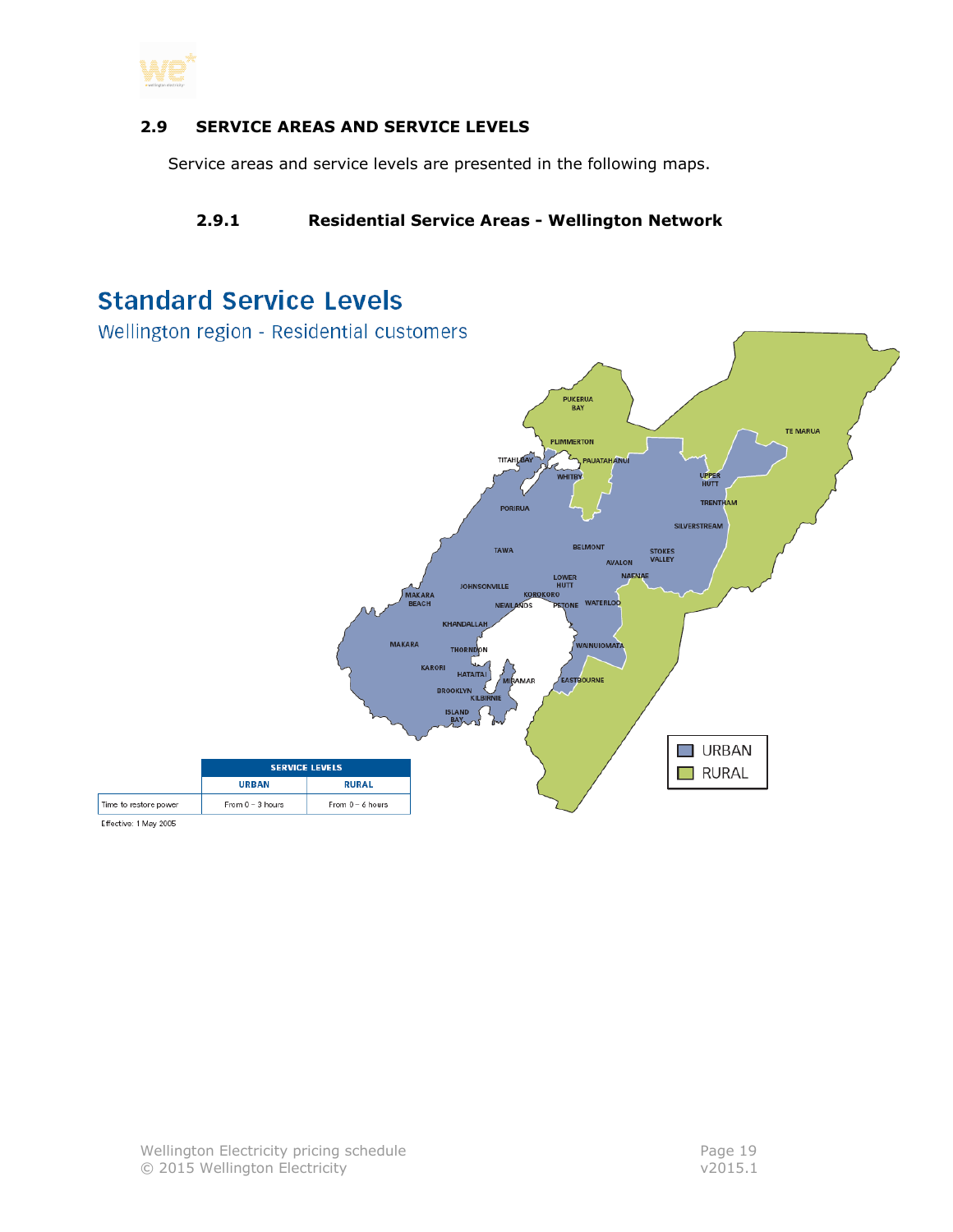<span id="page-19-0"></span>

## **2.9.2 Commercial Service Areas - Wellington Network**



Effective: 1 May 2005